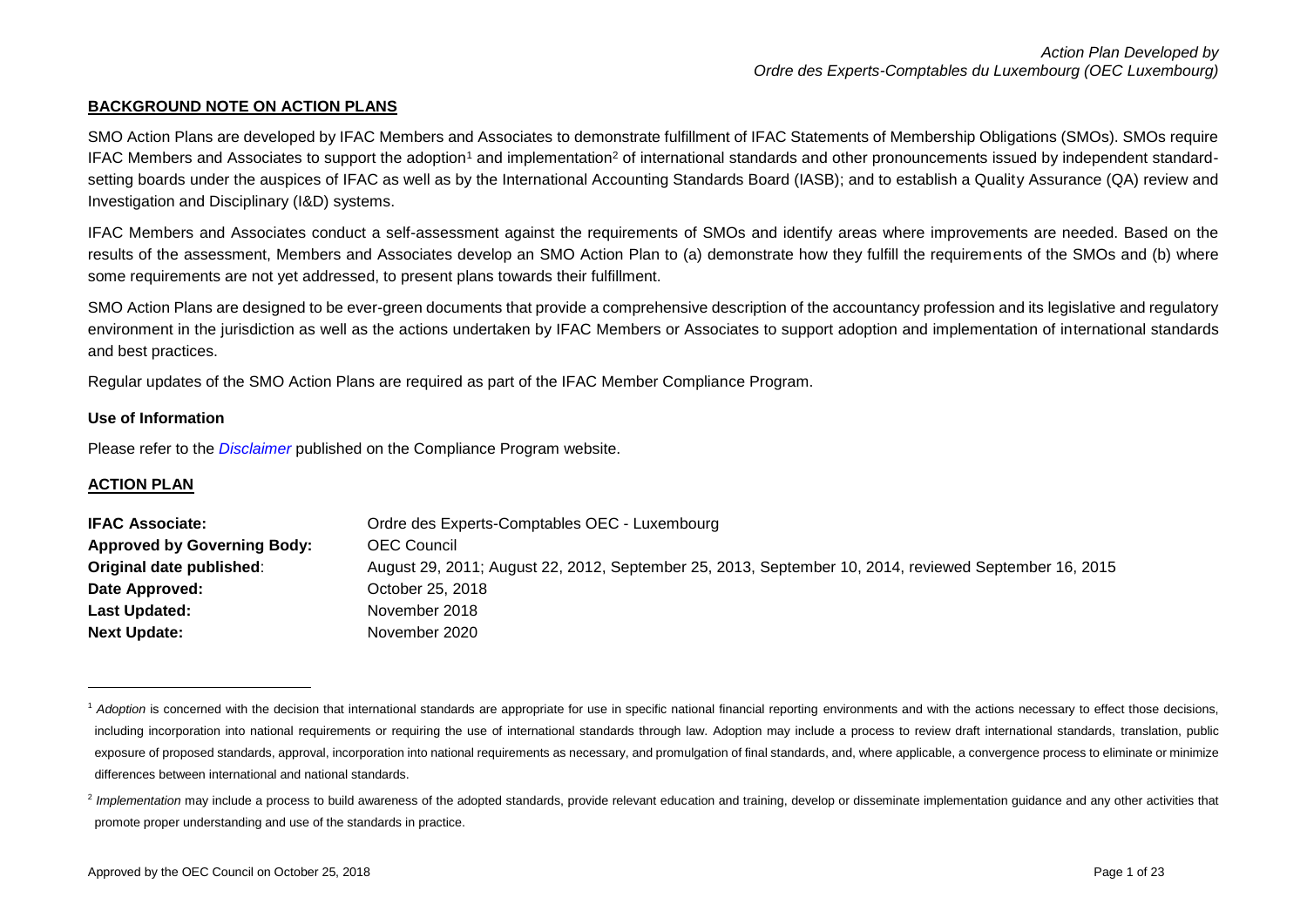*Action Plan Developed by Ordre des Experts-Comptables du Luxembourg (OEC Luxembourg)*

> On behalf of OEC Council Luxembourg, 25 October 2018

> > Robert Fischer President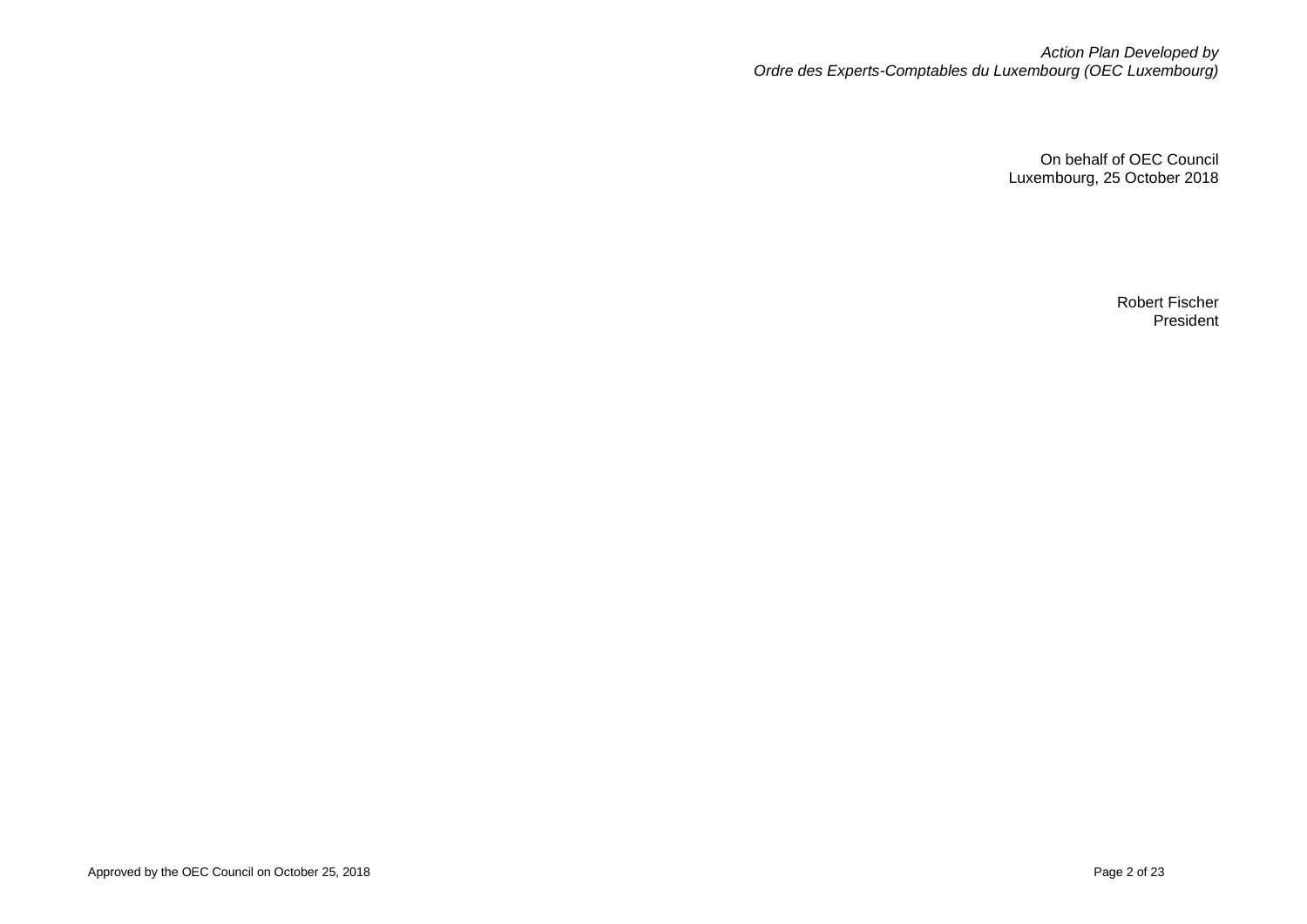## **GLOSSARY**

| <b>ASC</b>   | Advisory and Supervisory Committee           | <b>IAESB</b> | <b>International Accounting Eq</b>  |
|--------------|----------------------------------------------|--------------|-------------------------------------|
| <b>CPD</b>   | <b>Continuous Professional Development</b>   | <b>IESBA</b> | <b>International Ethics Standa</b>  |
| EC           | European Commission                          | <b>IES</b>   | International Education Sta         |
| ED           | <b>Exposure Draft</b>                        | <b>IRE</b>   | Institut des Réviseurs d'Ent        |
| <b>EU</b>    | European Union                               | <b>IFRS</b>  | International Financial Repe        |
| <b>FEE</b>   | Federation of European Accountants           | <b>IPSAS</b> | International Public Sector         |
| <b>GAAS</b>  | <b>Generally Accepted Auditing Standards</b> | <b>ISQC1</b> | International Standard on C         |
| <b>HCEP</b>  | High Council for the Economic Professions    | 1&D          | <b>Investigation and Discipline</b> |
| <b>IAASB</b> | Int. Auditing and Assurance Standards Board  | <b>ISA</b>   | International Standard on A         |
| <b>IASB</b>  | International Accounting Standards Board     | <b>NASC</b>  | <b>National Accounting Standa</b>   |
|              |                                              | <b>PIE</b>   | <b>Public Interest Entity</b>       |
|              |                                              | QΑ           | Quality Assurance                   |

- **Counting Education Standards Board** nics Standards Board for Accountants
- **ELECCITED** European Contraction Standard
- **ED** Exports d'Entreprises
- **European Burion Standard**
- **blic Sector Accounting Standard**
- andard on Quality Control 1<br><sub>I</sub>d Discipline
- 
- **I** and ard on Auditing
- **Inting Standards Commission**
- Entity
- **QA** Quality Assurance<br> **SMO** Statement of Memb
	- **Statement of Membership Obligation**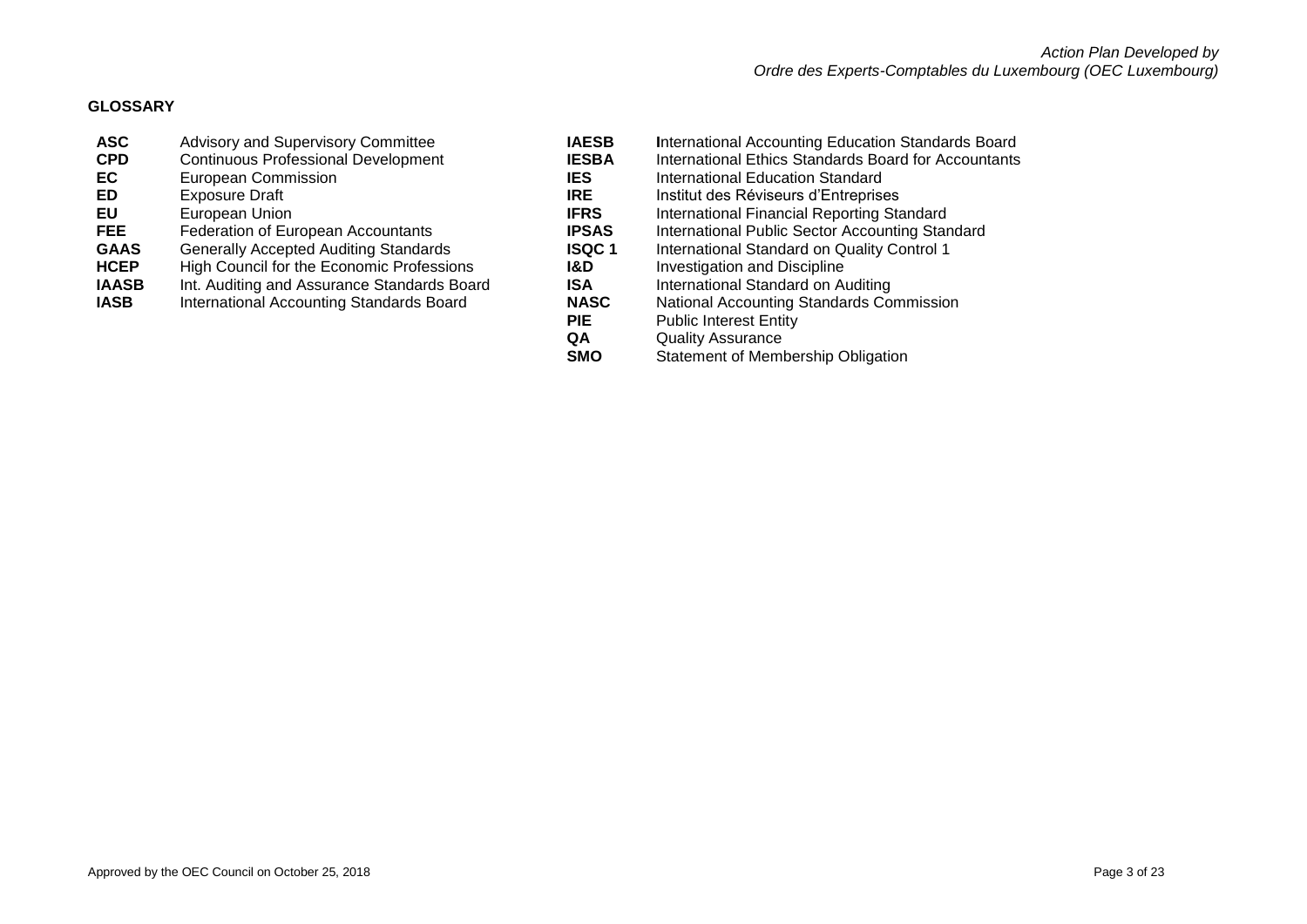| <b>Action Plan Subject:</b>   | SMO 1, Quality Assurance                                 |
|-------------------------------|----------------------------------------------------------|
| <b>Action Plan Objective:</b> | use best endeavors to improve the OEC peer review system |

| #                                                                                | <b>Start Date</b>                                                                                                                                                                                                                                                                                                                                                                                                                                                                                                                                                                                                                                                                                                                                                                                                             | <b>Actions</b>                                                                                                                                                                                                                                                                                                     | <b>Completion</b><br><b>Date</b> | <b>Responsibility</b> | <b>Resource</b> |  |  |  |
|----------------------------------------------------------------------------------|-------------------------------------------------------------------------------------------------------------------------------------------------------------------------------------------------------------------------------------------------------------------------------------------------------------------------------------------------------------------------------------------------------------------------------------------------------------------------------------------------------------------------------------------------------------------------------------------------------------------------------------------------------------------------------------------------------------------------------------------------------------------------------------------------------------------------------|--------------------------------------------------------------------------------------------------------------------------------------------------------------------------------------------------------------------------------------------------------------------------------------------------------------------|----------------------------------|-----------------------|-----------------|--|--|--|
|                                                                                  | <b>Background</b>                                                                                                                                                                                                                                                                                                                                                                                                                                                                                                                                                                                                                                                                                                                                                                                                             |                                                                                                                                                                                                                                                                                                                    |                                  |                       |                 |  |  |  |
| $\overline{\phantom{0}}$<br>$\overline{\phantom{m}}$<br>$\overline{\phantom{a}}$ | In accordance with the law of July 23, 2016 on the audit profession (as previously with the law of December 18, 2009 on the audit profession) and the<br>law of June 10, 1999 organizing the profession of "expert-comptable" (the Law) OEC members, contrary to company auditors:<br>do not perform any audit engagements such as defined in the law of July 23, 2016,<br>are not under the supervisory of the CSSF (Commission de Surveillance du Secteur Financier)<br>and do not come under the EU rules on public oversight, (i.e. REGULATION (EU) No 537/2014 OF THE EUROPEAN PARLIAMENT AND OF THE<br>COUNCIL of 16 April 2014; DIRECTIVE 2014/56/EU OF THE EUROPEAN PARLIAMENT AND OF THE COUNCIL of 16 April 2014 amending Directive<br>2006/43/EC on statutory audits of annual accounts and consolidated accounts) |                                                                                                                                                                                                                                                                                                                    |                                  |                       |                 |  |  |  |
|                                                                                  |                                                                                                                                                                                                                                                                                                                                                                                                                                                                                                                                                                                                                                                                                                                                                                                                                               | As a result, OEC has not established a QA review system.                                                                                                                                                                                                                                                           |                                  |                       |                 |  |  |  |
|                                                                                  | Nevertheless, OEC has implemented a peer review system to ensure that OEC members respect their legal obligations and professional rules, -in<br>compliance with the OEC general competences -, and to fulfill the express OEC legal obligation under articles 11 f) and 38-1 of the Law, ie to ensure<br>that OEC members respect their professional obligations arising from the legislation relating to the fight against money laundering and terrorism<br>financing.                                                                                                                                                                                                                                                                                                                                                     |                                                                                                                                                                                                                                                                                                                    |                                  |                       |                 |  |  |  |
|                                                                                  |                                                                                                                                                                                                                                                                                                                                                                                                                                                                                                                                                                                                                                                                                                                                                                                                                               | This peer review system is defined in the OEC "Règlement sur le Contrôle confraternel", as adopted by the General Assembly of its members.<br>peer review is mandatory for all OEC members.<br>OEC is entitled to engage in disciplinary sanctions in response to weaknesses identified in the peer review system. |                                  |                       |                 |  |  |  |
|                                                                                  | Two different committees are in charge of supervising these reviews:<br>A committee in charge of the general reviews on one side and;<br>A specific committee in charge of the anti-money laundering reviews on the other side.<br>The president of each committee analyses the report form the reviewers, may request additional information or documentation from the firm/partner<br>reviewed, issue some recommendations, request an additional on-site review or forward the file to the president of the OEC for potential disciplinary<br>actions.                                                                                                                                                                                                                                                                     |                                                                                                                                                                                                                                                                                                                    |                                  |                       |                 |  |  |  |
|                                                                                  | The objective of the system is to ensure that OEC members respect their professional obligations:<br>1. compliance with legal requirements (including specific controls regarding AML/TF requirements)<br>2. compliance with OEC rules and standards (including specific controls regarding AML/TF rules and standards),                                                                                                                                                                                                                                                                                                                                                                                                                                                                                                      |                                                                                                                                                                                                                                                                                                                    |                                  |                       |                 |  |  |  |
|                                                                                  |                                                                                                                                                                                                                                                                                                                                                                                                                                                                                                                                                                                                                                                                                                                                                                                                                               | The peer review covers the procedures implemented by members:<br>1. review of the procedures as adopted by members,<br>together with their implementation: controls are performed at the OEC members' offices.                                                                                                     |                                  |                       |                 |  |  |  |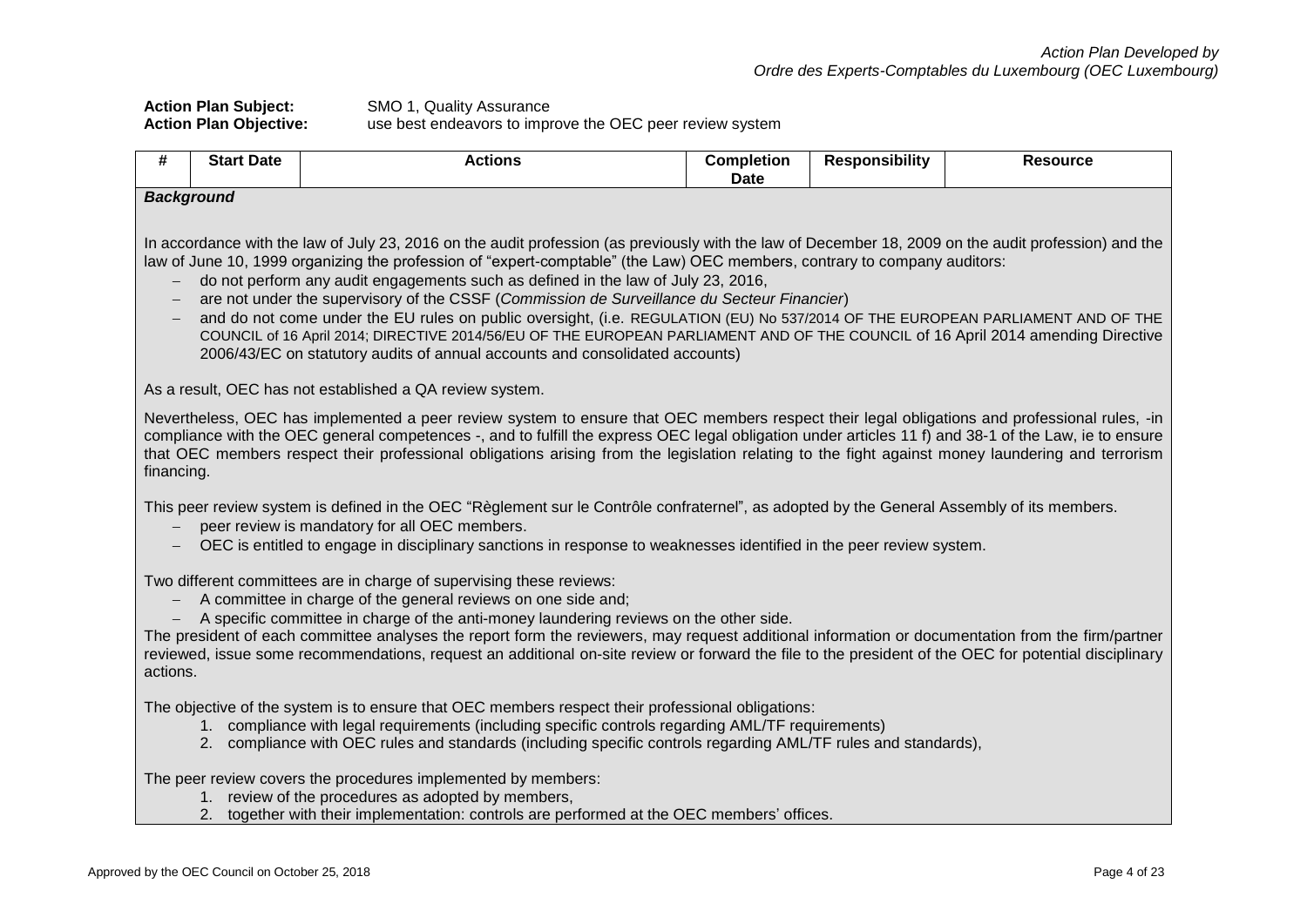| #  | <b>Start Date</b>                                                                                                                                                                                                          | <b>Actions</b>                                                                                                                                                                                                                                                                                                                                                                                                                                                                                                                                                                                                                                                                                                                                                                                                                                                                                                                                                                                                                                                                                                                                               | <b>Completion</b><br><b>Date</b> | <b>Responsibility</b>              | <b>Resource</b>                                                      |  |  |  |  |  |  |
|----|----------------------------------------------------------------------------------------------------------------------------------------------------------------------------------------------------------------------------|--------------------------------------------------------------------------------------------------------------------------------------------------------------------------------------------------------------------------------------------------------------------------------------------------------------------------------------------------------------------------------------------------------------------------------------------------------------------------------------------------------------------------------------------------------------------------------------------------------------------------------------------------------------------------------------------------------------------------------------------------------------------------------------------------------------------------------------------------------------------------------------------------------------------------------------------------------------------------------------------------------------------------------------------------------------------------------------------------------------------------------------------------------------|----------------------------------|------------------------------------|----------------------------------------------------------------------|--|--|--|--|--|--|
|    | Consequently, this peer review system does not comply with the SMO 1 best practices as it does not currently cover a quality control of the professional<br>services themselves, such as advices, analysis, valuations etc |                                                                                                                                                                                                                                                                                                                                                                                                                                                                                                                                                                                                                                                                                                                                                                                                                                                                                                                                                                                                                                                                                                                                                              |                                  |                                    |                                                                      |  |  |  |  |  |  |
|    | <b>Maintaining Ongoing Processes</b>                                                                                                                                                                                       |                                                                                                                                                                                                                                                                                                                                                                                                                                                                                                                                                                                                                                                                                                                                                                                                                                                                                                                                                                                                                                                                                                                                                              |                                  |                                    |                                                                      |  |  |  |  |  |  |
| 1. | Ongoing                                                                                                                                                                                                                    | Continue to use best endeavors to improve the peer<br>review system of the OEC.<br>As decided by the OEC Assembly of June 2011,<br>procedures and inspections included in the OEC peer<br>review system and dedicated to the compliance with<br>the legislation relating to the fight against money<br>laundering and terrorism financing have been<br>extended (specific missions, specialized inspectors).<br>The OEC peer review has been implemented as<br>planned by the OEC Assembly of June 2011 with two<br>different reviews: a general review on one side and a<br>specific anti-money laundering review on the other<br>side.<br>An IT tool has been developed by the OEC for<br>managing and monitoring the inspections (by<br>lightening the administrative burden for the OEC<br>secretariat and reviewers, the number of peer review<br>missions will be increased.<br>This tool is currently operational for AML/FT missions<br>and in development for the missions focused on<br>general reviews.<br>A new employee of the OEC, hired as AML/FT<br>inspector, should start on the 1 <sup>st</sup> of February 2019 on<br>a full-time basis. | Ongoing                          | <b>OEC Council</b>                 | OEC Council,<br>OEC Technical Manager,<br>OEC specialized committees |  |  |  |  |  |  |
|    | <b>Review OEC's Compliance Information</b>                                                                                                                                                                                 |                                                                                                                                                                                                                                                                                                                                                                                                                                                                                                                                                                                                                                                                                                                                                                                                                                                                                                                                                                                                                                                                                                                                                              |                                  |                                    |                                                                      |  |  |  |  |  |  |
| 2. | Yearly                                                                                                                                                                                                                     | The IFAC self-assessment questionnaires and this<br>Action Plan will be reviewed periodically and updated<br>as necessary.                                                                                                                                                                                                                                                                                                                                                                                                                                                                                                                                                                                                                                                                                                                                                                                                                                                                                                                                                                                                                                   | Yearly                           | <b>OEC</b><br>Technical<br>Manager | <b>OEC</b><br>Councils<br>and<br>committees.                         |  |  |  |  |  |  |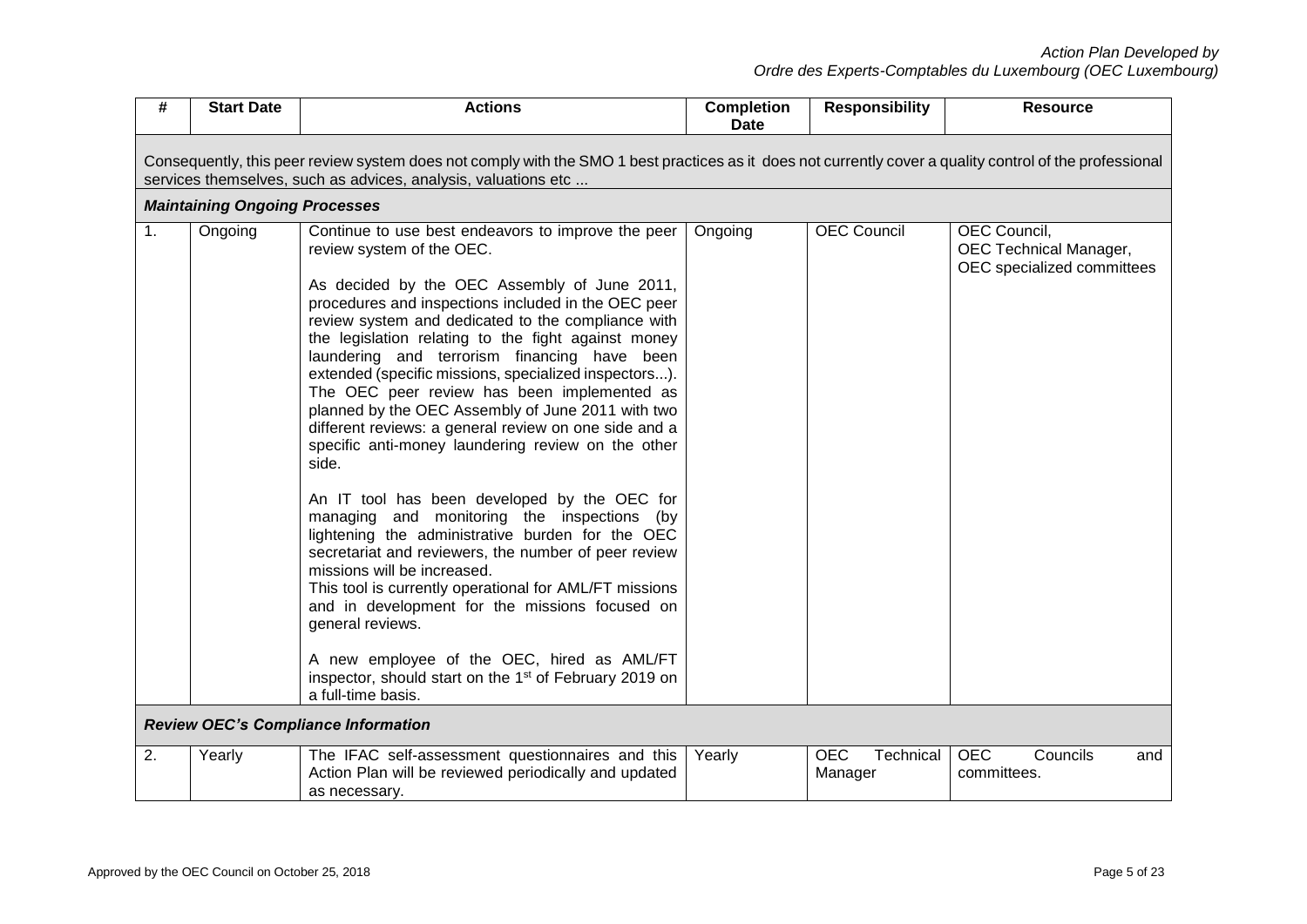## **Main Requirements of SMO 1**

| <b>Requirements</b>                                                                                                                                                                                     | Y                         | N                         | <b>Partially</b> | <b>Comments</b>                                                                                                                                                                                                                                                                                                                                                                                                                                                                |
|---------------------------------------------------------------------------------------------------------------------------------------------------------------------------------------------------------|---------------------------|---------------------------|------------------|--------------------------------------------------------------------------------------------------------------------------------------------------------------------------------------------------------------------------------------------------------------------------------------------------------------------------------------------------------------------------------------------------------------------------------------------------------------------------------|
| <b>Scope of the System</b><br>1. At a minimum, mandatory QA reviews are<br>required for all audits of financial<br>statements.                                                                          |                           | $\boldsymbol{\mathsf{X}}$ |                  | Not applicable: our members do not perform any audit engagements such<br>as defined in the law of July 23, 2016 concerning the audit profession.                                                                                                                                                                                                                                                                                                                               |
| <b>Quality Control Standards and Other Quality</b><br><b>Control Guidance</b><br>2. Firms are required to implement a system of<br>quality control in accordance with the quality<br>control standards. |                           |                           |                  | Covered by the peer review.                                                                                                                                                                                                                                                                                                                                                                                                                                                    |
| Most up to date versions of ISQC 1 and<br>3.<br>other relevant ISA are adopted as the<br>quality control standards.                                                                                     |                           | X                         |                  | The auditing standards (ISA's & ISQC 1) do not apply to OEC members<br>but to IRE (Institut des Réviseurs d'entreprises) members.<br>However, and according to a dedicated OEC 'standard, OEC members<br>who have chosen to perform IFAC ISRS, ISRE and ISAE standards must<br>adhere to all applicable IFAC regulations.                                                                                                                                                      |
| 4. Member<br>Body<br>assists<br>firms<br>in<br>understanding the objectives of quality<br>and<br>implementing<br>control<br>in<br>and<br>maintaining appropriate systems of quality<br>control.         | X                         |                           |                  | This peer review system is defined in the OEC "Règlement sur le Contrôle"<br>confraternel", as adopted by the General Assembly of its members.<br>Moreover, a specific AML/TF guidance has been published and recently<br>updated to assist OEC members in implementing they AML/TF policies<br>and controls.<br>And a partnership has been concluded by the OEC with Dow Jones to<br>offer a preferred price to our members and encourage them to use<br>automatic screening. |
| <b>Review Cycle</b><br>5. A cycle-based, risk-based, or a mixed<br>approach for selecting firms for QA review<br>is used.                                                                               | $\boldsymbol{\mathsf{x}}$ |                           |                  | A risk-based approach is used for selecting firms for QA review.                                                                                                                                                                                                                                                                                                                                                                                                               |
| 6. For cycle-based approach, quality control<br>reviews are required to take place at least                                                                                                             |                           | X                         |                  | Not applicable as a risk-based approach is used for selecting firms for QA<br>review.                                                                                                                                                                                                                                                                                                                                                                                          |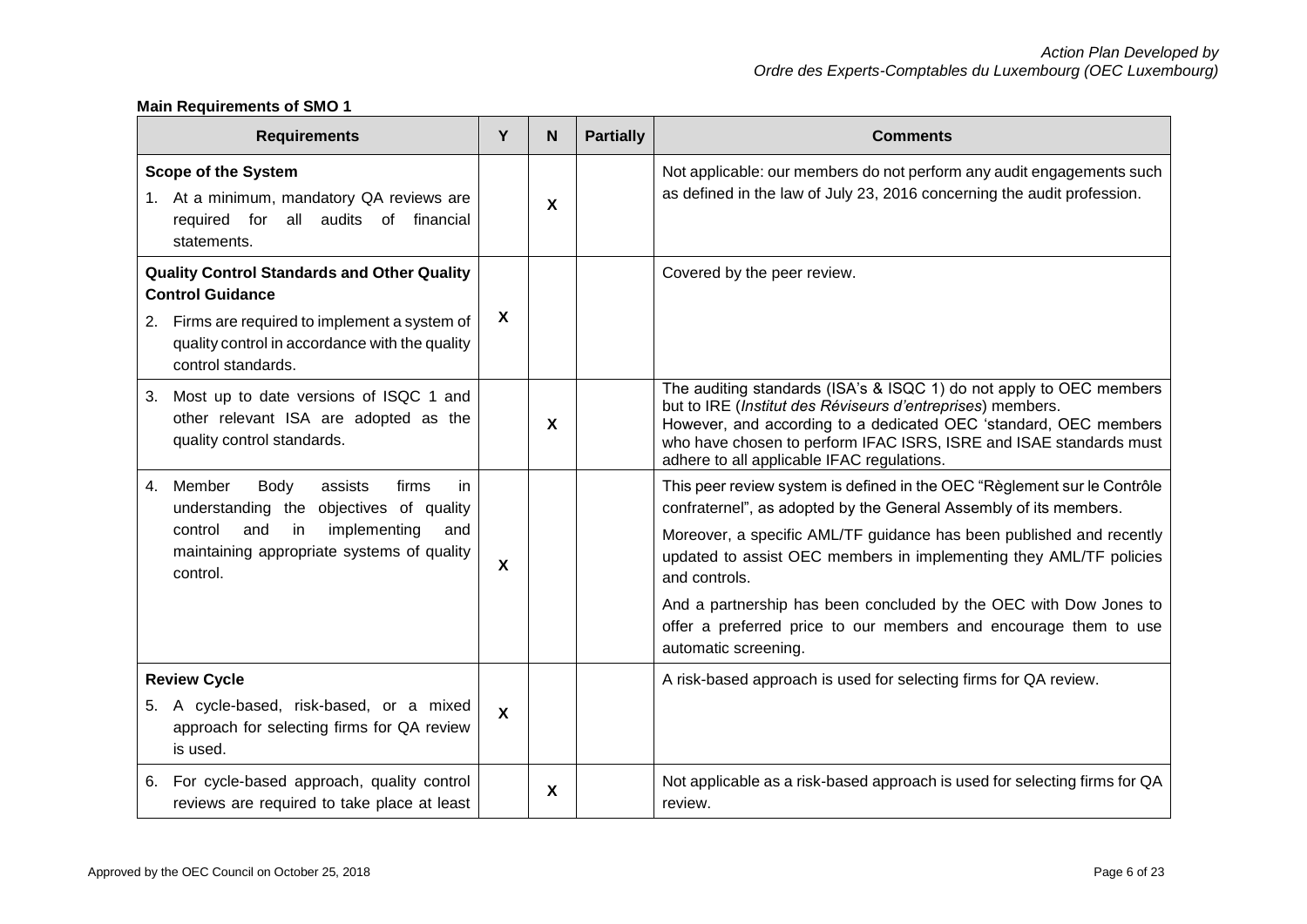| <b>Requirements</b>                                                                                                                                                                 | Υ                         | N. | <b>Partially</b>          | <b>Comments</b>                                                                                                                                                                                                                                                                                                                         |
|-------------------------------------------------------------------------------------------------------------------------------------------------------------------------------------|---------------------------|----|---------------------------|-----------------------------------------------------------------------------------------------------------------------------------------------------------------------------------------------------------------------------------------------------------------------------------------------------------------------------------------|
| every six years (and every three years for<br>audits of public interest entities).                                                                                                  |                           |    |                           |                                                                                                                                                                                                                                                                                                                                         |
| <b>QA Review Team</b><br>Independence of the QA Team is assessed<br>7 <sub>1</sub><br>and documented.                                                                               | X                         |    |                           | According to the OEC "Règlement sur le Contrôle confraternel", The<br>reviewers should attest that they are independent and have no interest<br>conflict for each firm/partner reviewed.                                                                                                                                                |
| 8. QA Team possesses appropriate levels of<br>expertise.                                                                                                                            | $\boldsymbol{\mathsf{X}}$ |    |                           | Being a peer review, the reviewer is also a "expert-comptable". And each<br>new reviewer is trained before starting their controls.                                                                                                                                                                                                     |
| <b>Reporting</b><br>9. Documentation of evidence supporting the<br>quality control review report is required.                                                                       |                           |    | $\boldsymbol{\mathsf{X}}$ | Confirmed for AML/FT peer reviews.<br>For the non-AML/FT peer reviews, supporting documentation is not sent<br>to OEC systematically.<br>OEC aims to align this process to the AML/FT one.                                                                                                                                              |
| 10. A written report is issued upon conclusion of<br>the QA review and provided to the<br>firm/partner reviewed.                                                                    | X                         |    |                           | Confirmed.<br>For the AML/FT review, the report is made online by the reviewer based<br>on a preliminary questionnaire fulfilled by the firm/partner reviewed and<br>following the on-site inspection.<br>For the non-AML review, the questionnaire is going to be revised (and will<br>be implemented to be processed as the AML one). |
| <b>Corrective and Disciplinary Actions</b><br>11. Reviewed firms/partners are required to<br>timely<br>adjustments<br>to<br>make<br>meet<br>recommendations from the review report. | X                         |    |                           | If needed, reviewed firms/partners receive a letter requiring them to make<br>timely adjustments to meet recommendations from the review report.<br>They have then to confirm that recommendations have been followed. A<br>second reviewed can be made to check.                                                                       |
| 12. QA review system is linked to<br>the<br>Investigation and Discipline system.                                                                                                    |                           |    |                           | According to the Law, the disciplinary council exercises the power of<br>discipline over all the members of the profession for violation of the legal<br>and regulatory requirements concerning the exercise of the profession;                                                                                                         |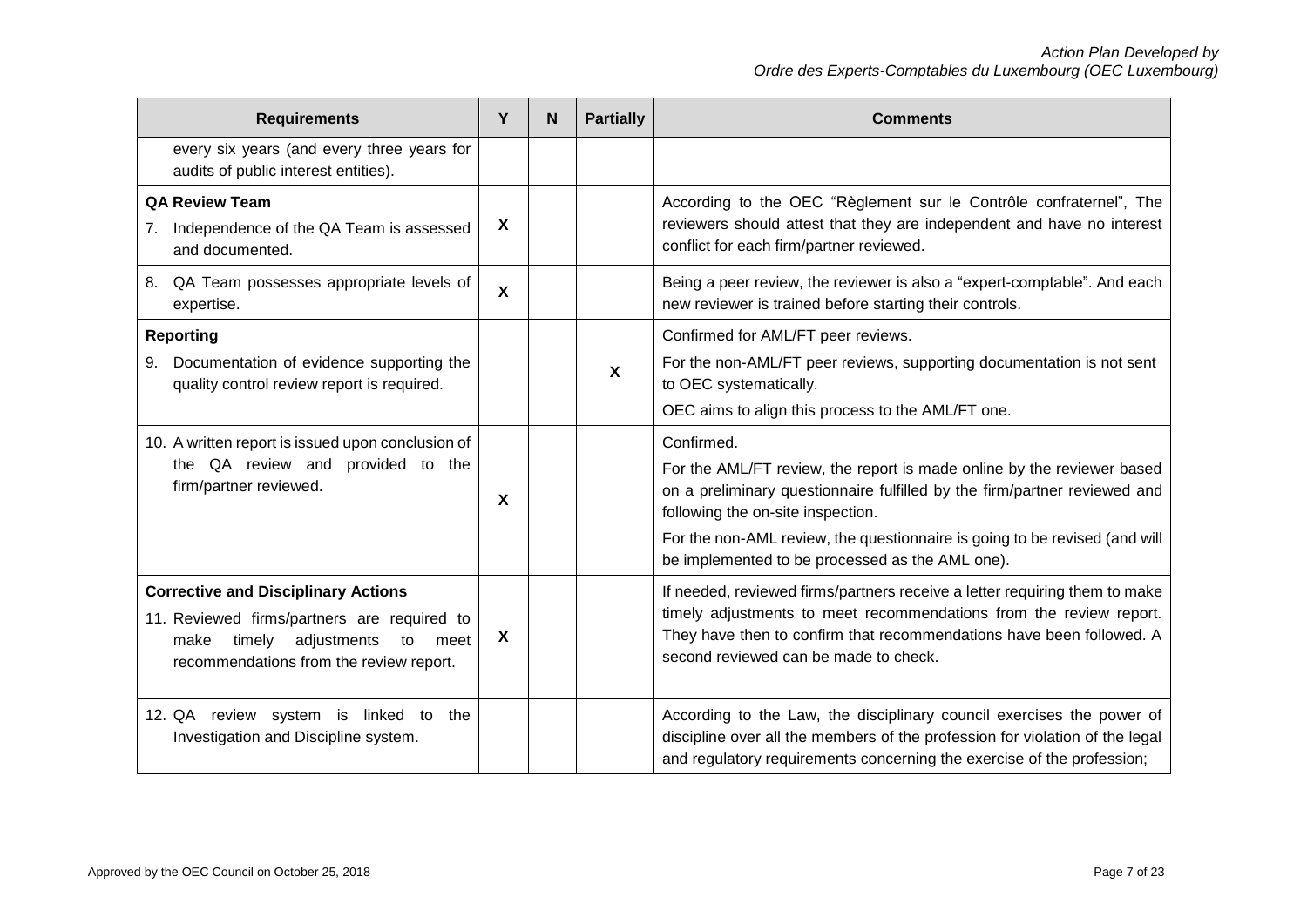| <b>Requirements</b>                                                                                                                                                                                           | v | N | <b>Partially</b> | <b>Comments</b>                                                                                                                                                                                                                                         |
|---------------------------------------------------------------------------------------------------------------------------------------------------------------------------------------------------------------|---|---|------------------|---------------------------------------------------------------------------------------------------------------------------------------------------------------------------------------------------------------------------------------------------------|
| <b>Consideration of Public Oversight</b><br>13. The body responsible for QA reviews<br>cooperates with its oversight body and<br>shares information on the functioning of the<br>QA review system, as needed. |   |   | X                | Not applicable. OEC itself is the oversight body regarding peer reviews<br>(referral to the Disciplinary Council if needed).<br>Moreover, OEC can inform the Ministry of Economy if breaches of the law<br>are found (regarding the establishment law). |
| <b>Regular Review of Implementation and</b><br><b>Effectiveness</b><br>14. Regular reviews of implementation and<br>effectiveness of the system are performed.                                                | X |   |                  | A new system of peer review is currently implemented for the AML<br>reviews.<br>And the non-AML review is going to be updated (review of the<br>questionnaire and IT tool for the reviewer).                                                            |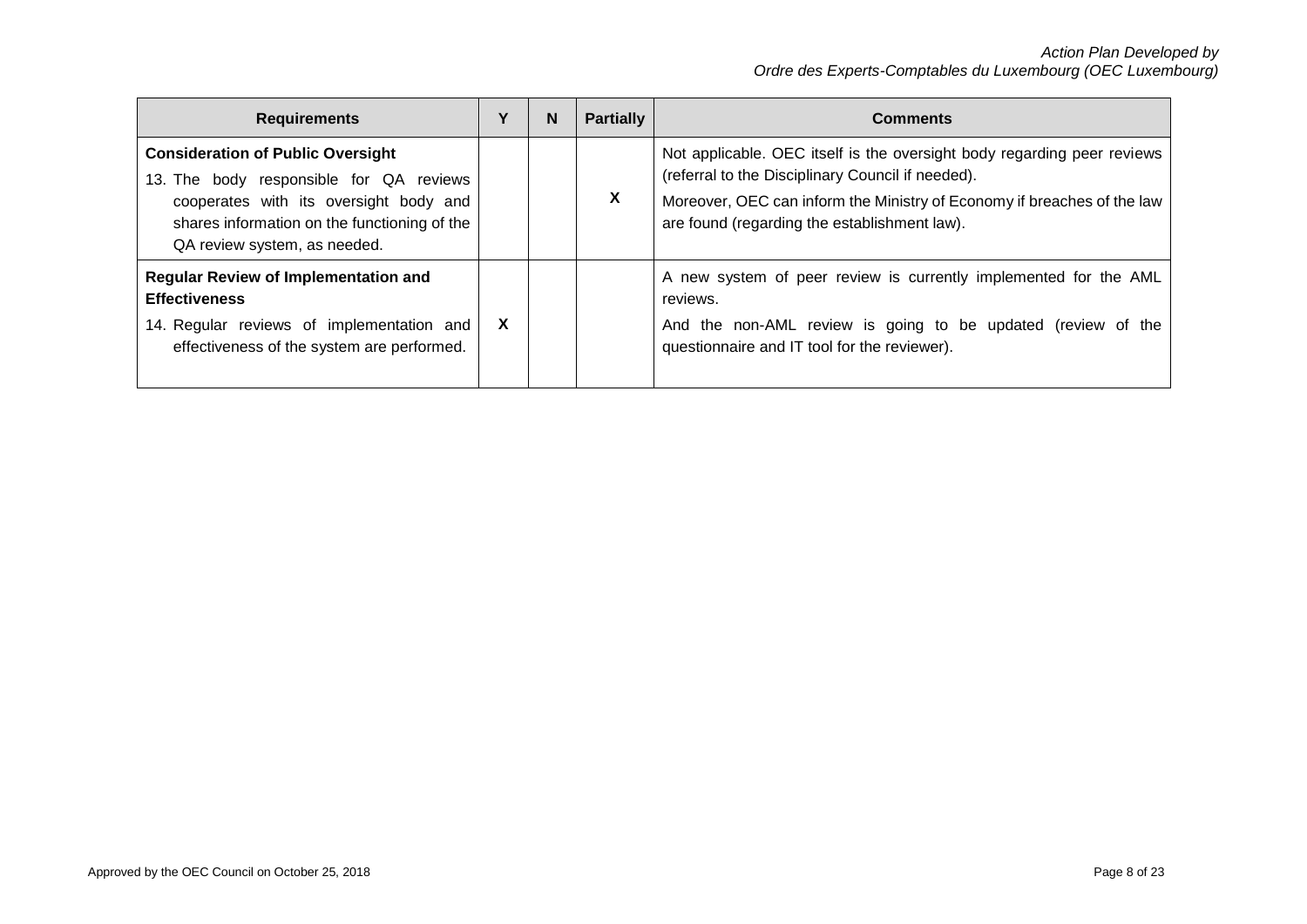| <b>Action Plan Subject:</b>   | SMO 2, International Education Standards            |
|-------------------------------|-----------------------------------------------------|
| <b>Action Plan Objective:</b> | Convergence to the IES applicable to the profession |

| # | <b>Start Date</b>                                                                           | <b>Actions</b>                                                                                                                                                                                                                                                                                                                                                                                                                                                                                            | <b>Completion</b><br><b>Date</b> | <b>Responsibility</b> | <b>Resource</b> |  |  |  |
|---|---------------------------------------------------------------------------------------------|-----------------------------------------------------------------------------------------------------------------------------------------------------------------------------------------------------------------------------------------------------------------------------------------------------------------------------------------------------------------------------------------------------------------------------------------------------------------------------------------------------------|----------------------------------|-----------------------|-----------------|--|--|--|
|   | <b>Background</b>                                                                           |                                                                                                                                                                                                                                                                                                                                                                                                                                                                                                           |                                  |                       |                 |  |  |  |
|   |                                                                                             | INITIAL PROFESSIONAL DEVELOPMENT                                                                                                                                                                                                                                                                                                                                                                                                                                                                          |                                  |                       |                 |  |  |  |
|   |                                                                                             | The following three stages are involved in obtaining a license as "expert-comptable":                                                                                                                                                                                                                                                                                                                                                                                                                     |                                  |                       |                 |  |  |  |
|   | 1- Higher education                                                                         | Candidates must hold one or more Bachelor degrees or have undergone equivalent training.                                                                                                                                                                                                                                                                                                                                                                                                                  |                                  |                       |                 |  |  |  |
|   | 2- Practical training period                                                                | Candidates must then serve a period of at least three years' training with a minimum of 1 year per 3 to be obtained with a qualified "expert-comptable".                                                                                                                                                                                                                                                                                                                                                  |                                  |                       |                 |  |  |  |
|   | qualification.                                                                              | 3- The professional aptitude examination<br>Once the training period with a qualified "expert-comptable" has begun, candidates will be able to sit the professional test leading to the award of the                                                                                                                                                                                                                                                                                                      |                                  |                       |                 |  |  |  |
|   | examinations (test d'aptitude).                                                             | The license as "expert-comptable" is under the responsibility of the Ministry of Economy and is delivered by this authority. The education requirements<br>are set by law. The education program and the professional examinations are organized by the University of Luxembourg in accordance with the legal<br>requirements. OEC is in the University Committee which is responsible for the professional education program and the organization of the                                                 |                                  |                       |                 |  |  |  |
|   |                                                                                             | As a result, the rules under points 1 to 3 are compliant with the current requirements of the IESs.                                                                                                                                                                                                                                                                                                                                                                                                       |                                  |                       |                 |  |  |  |
|   |                                                                                             | A bill of law, which aims to update the Law and especially replace the holding of Bachelor degree by the holding of a master degree has been proposed<br>to the ministry of Economy. A meeting should be held before the end of the year to discuss this project.                                                                                                                                                                                                                                         |                                  |                       |                 |  |  |  |
|   |                                                                                             | <b>CONTINUING PROFESSIONAL DEVELOPMENT</b>                                                                                                                                                                                                                                                                                                                                                                                                                                                                |                                  |                       |                 |  |  |  |
|   |                                                                                             | Our organization is responsible for the continuous professional development of our members.                                                                                                                                                                                                                                                                                                                                                                                                               |                                  |                       |                 |  |  |  |
|   | The principle of continuous professional development is set in the OEC regulations, mainly: |                                                                                                                                                                                                                                                                                                                                                                                                                                                                                                           |                                  |                       |                 |  |  |  |
|   |                                                                                             | The OEC "code de déontologie" based on the IESBA Code of Ethics published in 2010, adopted by the OEC General Assembly of June 2011<br>The OEC standard adopted by the OEC General Assembly of June 2010 relating to specific obligations to continuous professional<br>development of their own knowledge of the rules to combating money laundering and terrorism financing, as modified by the Assembly of<br>June 2013 in order to increase members' obligations to continuous professional training. |                                  |                       |                 |  |  |  |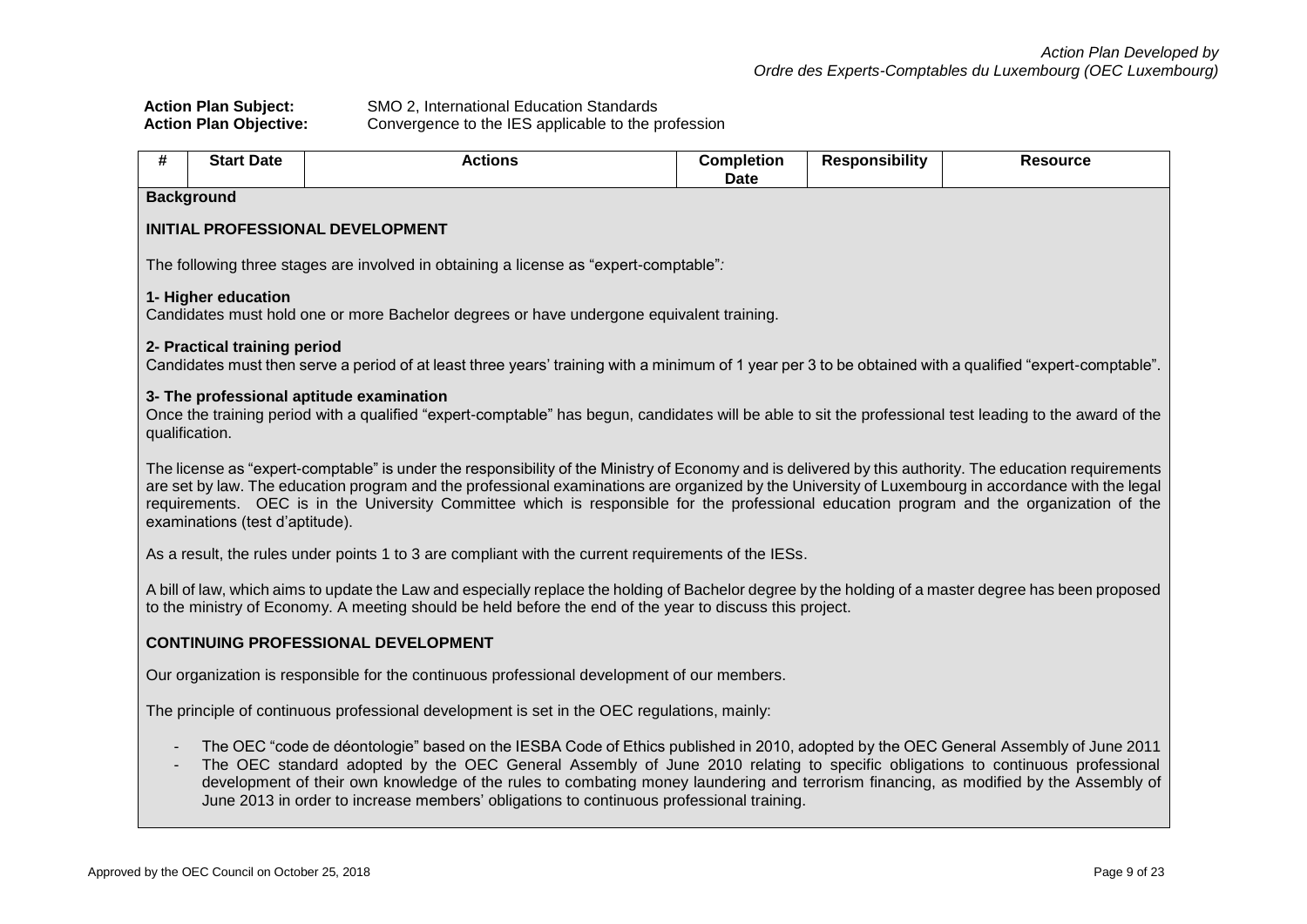| #  | <b>Start Date</b>                                                                                                                                                                                                                                                                                                                                      | <b>Actions</b>                                                                                                                                                                                                                                                                                                                                                                                                                                                                                                                                                                                                                                                                                                                                                                                                                                                                                                                                                                                                                                                   | <b>Completion</b><br><b>Date</b> | <b>Responsibility</b> | <b>Resource</b>                                                                              |  |  |  |  |  |
|----|--------------------------------------------------------------------------------------------------------------------------------------------------------------------------------------------------------------------------------------------------------------------------------------------------------------------------------------------------------|------------------------------------------------------------------------------------------------------------------------------------------------------------------------------------------------------------------------------------------------------------------------------------------------------------------------------------------------------------------------------------------------------------------------------------------------------------------------------------------------------------------------------------------------------------------------------------------------------------------------------------------------------------------------------------------------------------------------------------------------------------------------------------------------------------------------------------------------------------------------------------------------------------------------------------------------------------------------------------------------------------------------------------------------------------------|----------------------------------|-----------------------|----------------------------------------------------------------------------------------------|--|--|--|--|--|
|    | Choices relating to their own CPD are under the responsibility of OEC members, unless proposals are recommended by OEC and specific trainings<br>organized by OEC and IRE (Institut des Réviseurs d'Entreprises- Luxembourg).<br>The current OEC rules under CPD are not fully compliant with the requirements of the IESs, mainly as explained below. |                                                                                                                                                                                                                                                                                                                                                                                                                                                                                                                                                                                                                                                                                                                                                                                                                                                                                                                                                                                                                                                                  |                                  |                       |                                                                                              |  |  |  |  |  |
|    | <b>Maintaining Ongoing Processes</b>                                                                                                                                                                                                                                                                                                                   |                                                                                                                                                                                                                                                                                                                                                                                                                                                                                                                                                                                                                                                                                                                                                                                                                                                                                                                                                                                                                                                                  |                                  |                       |                                                                                              |  |  |  |  |  |
| 1. | Ongoing                                                                                                                                                                                                                                                                                                                                                | Use best endeavors to improve the convergence to<br>the IFAC standard IES 7.<br>According to the OEC standard (lastly updated in<br>2013), the recommendation still provides 60 hours<br>of continuous professional training in each rolling<br>three-year period and a decrease of the proportion<br>of the self-training hours.<br>16 % of OEC members are also IRE members and<br>therefore concerned by CPD obligations to meet the<br>120 credits per every three years.<br>A systematic process (data sheet available on each<br>member space) has been implemented to monitor<br>whether OEC<br>members<br>meet<br>the<br><b>CPD</b><br>requirements. This calculation sheet is used as from<br>the beginning of 2018 as a checking support of<br>compliance with the OEC CPD standards.<br>To help OEC members to comply with this standard,<br>the Ethics Task force and the CPD Task force of the<br>OEC had issued guidance (FAQ document- 2014<br>and "notice d'information")<br>Moreover, a CPD Task force is developing the OEC<br>training offer. | Ongoing                          | <b>OEC Council</b>    | Through the development of<br>the OEC rules in this matter                                   |  |  |  |  |  |
| 2. | Ongoing                                                                                                                                                                                                                                                                                                                                                | Through its membership to Accountancy Europe,<br>use best endeavor to participate to Accountancy                                                                                                                                                                                                                                                                                                                                                                                                                                                                                                                                                                                                                                                                                                                                                                                                                                                                                                                                                                 | Ongoing                          | <b>OEC Council</b>    | Through representatives within<br>different<br>Accountancy<br>the<br>Europe working parties. |  |  |  |  |  |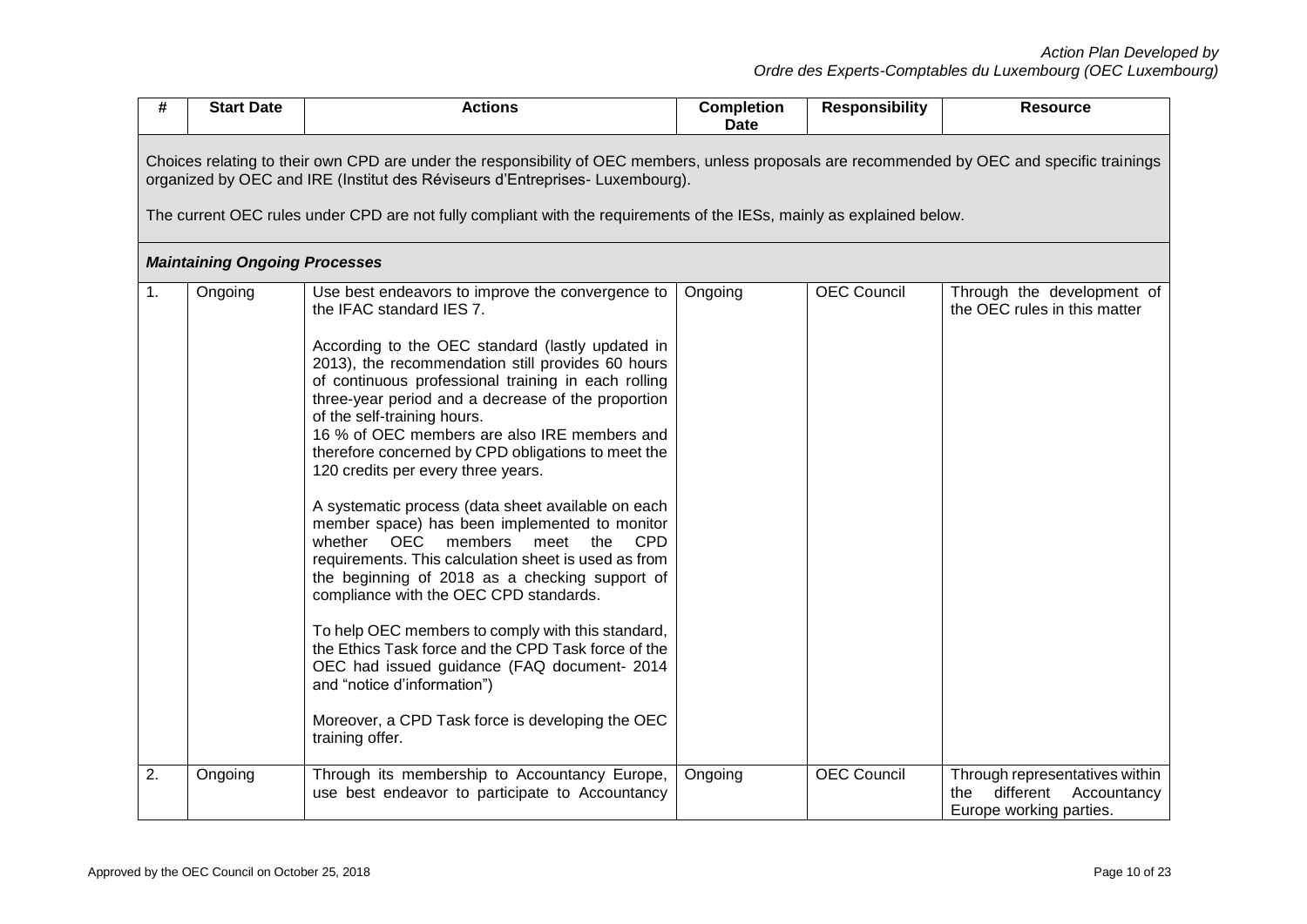| #  | <b>Start Date</b> | <b>Actions</b>                                                                                                                                                                                                                                                                                                                                                                                                                                                                                                                                                 | <b>Completion</b><br><b>Date</b> | <b>Responsibility</b>       | <b>Resource</b>                                     |
|----|-------------------|----------------------------------------------------------------------------------------------------------------------------------------------------------------------------------------------------------------------------------------------------------------------------------------------------------------------------------------------------------------------------------------------------------------------------------------------------------------------------------------------------------------------------------------------------------------|----------------------------------|-----------------------------|-----------------------------------------------------|
|    |                   | Europe comments on to the exposure drafts of the<br>International<br>Accounting Education Standards Board (IAESB).                                                                                                                                                                                                                                                                                                                                                                                                                                             |                                  |                             |                                                     |
| 3. | Ongoing           | Propose yearly a continuing education program,<br>which enable practitioners to comply with continuing<br>education requirements.<br>OEC periodically informs its members by e-mails on<br>selected information (about laws, regulations, draft<br>laws, etc) regarding the profession in Luxembourg<br>as well as the developments insight the European<br>Union (EU), Financial Action Task Force (FAFT),<br>IFAC, Accountancy Europe, Confédération Fiscale<br>Européenne (CFE)Technical memo are also<br>issued when required by a specific topic (GDPR as | Ongoing                          | <b>OEC Council</b>          | <b>OEC Technical Manager</b>                        |
|    |                   | an example).<br>On the other hand, OEC periodically organizes<br>training for its members, for example:<br>Training on GDPR (March and May 2018);<br>Training on the opinions from the National<br>Accounting<br><b>Standards</b><br>Commission<br>(January 2018)                                                                                                                                                                                                                                                                                              |                                  |                             |                                                     |
|    |                   | Finally, some projects are currently be developed: a<br>partnership with a training organization to organize<br>conference cycles to our members at preferential<br>prices; and dedicated access through OEC website<br>to selected e-learning courses.                                                                                                                                                                                                                                                                                                        |                                  |                             |                                                     |
| 4. | Ongoing           | Inform the profession on the IAESB developments<br>through OEC website, using RSS flows.                                                                                                                                                                                                                                                                                                                                                                                                                                                                       | Ongoing                          | <b>OEC Council</b>          | OEC Technical Manager and<br><b>OEC</b> Secretariat |
|    |                   | <b>Review OEC's Compliance Information</b>                                                                                                                                                                                                                                                                                                                                                                                                                                                                                                                     |                                  |                             |                                                     |
| 5. | Yearly            | The IFAC self-assessment questionnaires and this<br>Action Plan will be reviewed periodically and<br>updated as necessary.                                                                                                                                                                                                                                                                                                                                                                                                                                     | Yearly                           | OEC<br>Technical<br>Manager | <b>OEC</b><br>Councils<br>and<br>committees.        |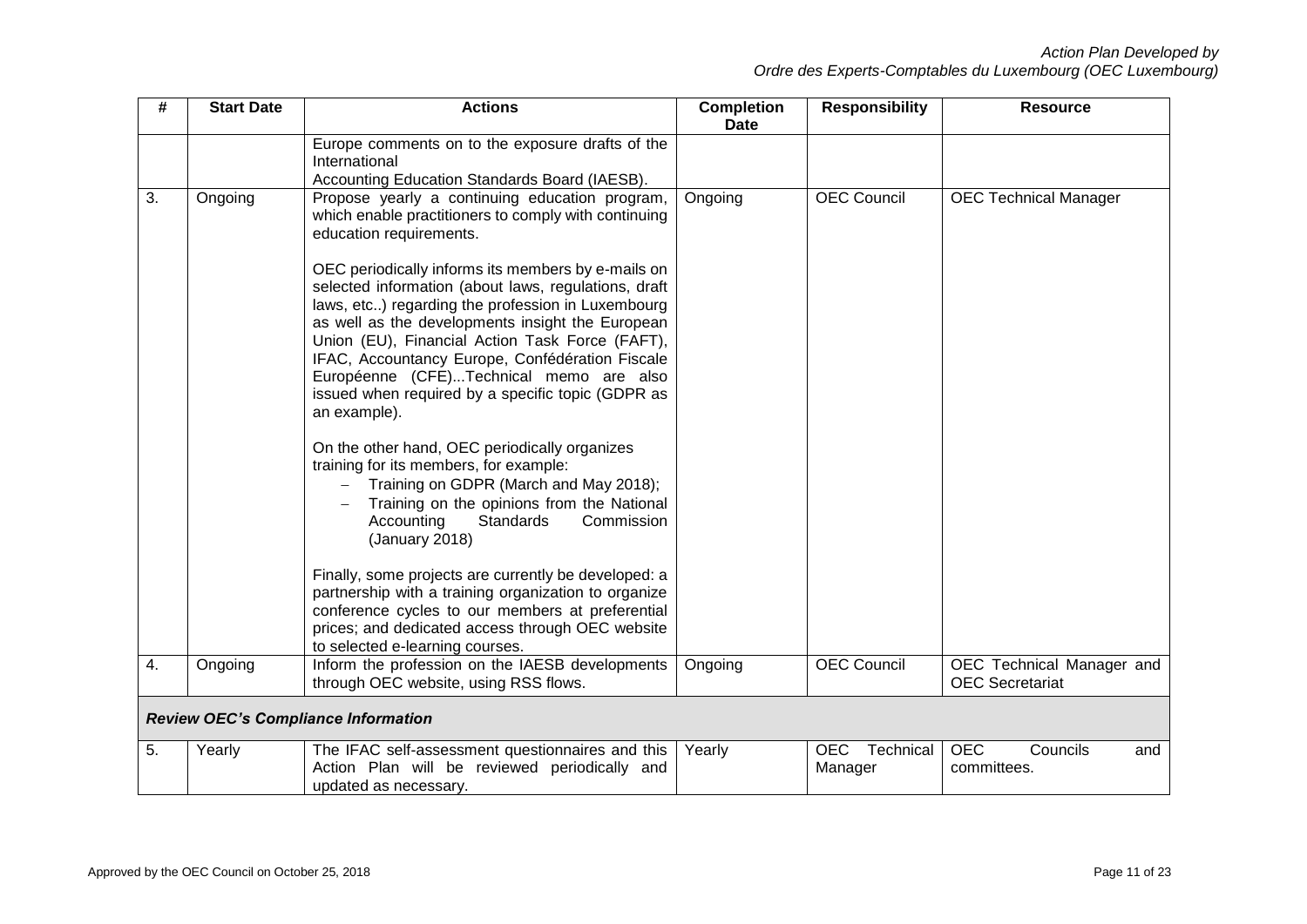## **Action Plan Subject:** SMO 3, IAASB Pronouncements **Action Plan Objective:** Use best endeavors to inform OEC members

| #                                                                                                                                                                                                                                                                                                                                                                                                                                                                                       | <b>Start Date</b>                                                                                                                                                                                                                                                                                                                           | <b>Actions</b>                                                                                                                                                                                                                                                                                                                                                                                                                                                                                                                                                                                                                                                                                                                                                                 | <b>Completion</b><br>Date | <b>Responsibility</b> | <b>Resource</b> |  |  |  |  |
|-----------------------------------------------------------------------------------------------------------------------------------------------------------------------------------------------------------------------------------------------------------------------------------------------------------------------------------------------------------------------------------------------------------------------------------------------------------------------------------------|---------------------------------------------------------------------------------------------------------------------------------------------------------------------------------------------------------------------------------------------------------------------------------------------------------------------------------------------|--------------------------------------------------------------------------------------------------------------------------------------------------------------------------------------------------------------------------------------------------------------------------------------------------------------------------------------------------------------------------------------------------------------------------------------------------------------------------------------------------------------------------------------------------------------------------------------------------------------------------------------------------------------------------------------------------------------------------------------------------------------------------------|---------------------------|-----------------------|-----------------|--|--|--|--|
|                                                                                                                                                                                                                                                                                                                                                                                                                                                                                         | Background                                                                                                                                                                                                                                                                                                                                  |                                                                                                                                                                                                                                                                                                                                                                                                                                                                                                                                                                                                                                                                                                                                                                                |                           |                       |                 |  |  |  |  |
|                                                                                                                                                                                                                                                                                                                                                                                                                                                                                         | OEC members are not allowed to perform audit engagements, which are reserved to authorized auditors by the law of 23 July 2016 on the audit<br>profession (as previously by the law of 18 December 2009 on the audit profession).                                                                                                           |                                                                                                                                                                                                                                                                                                                                                                                                                                                                                                                                                                                                                                                                                                                                                                                |                           |                       |                 |  |  |  |  |
| As a result:                                                                                                                                                                                                                                                                                                                                                                                                                                                                            |                                                                                                                                                                                                                                                                                                                                             |                                                                                                                                                                                                                                                                                                                                                                                                                                                                                                                                                                                                                                                                                                                                                                                |                           |                       |                 |  |  |  |  |
| the auditing standards (ISA's) do not apply to OEC members but to IRE (Institut des Réviseurs d'entreprises) members.<br>the adoption and implementation of ISA's in Luxembourg are only under the authority of the European Commission, the CSSF (Commission<br>de Surveillance du Secteur Financier) and the IRE respectively.<br>Should a member of OEC be also authorized as auditor ("Réviseur d'entreprises agréé"), it will be mandatory for this "Expert-comptable" to register |                                                                                                                                                                                                                                                                                                                                             |                                                                                                                                                                                                                                                                                                                                                                                                                                                                                                                                                                                                                                                                                                                                                                                |                           |                       |                 |  |  |  |  |
|                                                                                                                                                                                                                                                                                                                                                                                                                                                                                         | also as a member of IRE. In such a situation, this professional would be allowed to perform audit engagements in reference to his qualification of<br>auditor and his membership of IRE. As a result, he would have to comply with legal requirements applicable to auditors and IRE/CSSF rules in the<br>performance of audit engagements. |                                                                                                                                                                                                                                                                                                                                                                                                                                                                                                                                                                                                                                                                                                                                                                                |                           |                       |                 |  |  |  |  |
| Information published by OEC (web site) also cover explanations regarding the rules detailed above.<br>In addition, questions about a possible status as auditor together with the kind of engagements performed by OEC members, are included in the<br>procedures of peer review missions.                                                                                                                                                                                             |                                                                                                                                                                                                                                                                                                                                             |                                                                                                                                                                                                                                                                                                                                                                                                                                                                                                                                                                                                                                                                                                                                                                                |                           |                       |                 |  |  |  |  |
|                                                                                                                                                                                                                                                                                                                                                                                                                                                                                         |                                                                                                                                                                                                                                                                                                                                             | Finally, the 2011 General Assembly of the OEC has adopted a standard related to the professional diligences to be applied by "Experts-<br>comptables" providing contractual services - not reserved to IRE members - with reference to International Standards on Related Services (ISRS),<br>International Standards on Review Engagements (ISRE), and International Standards on Assurance Engagements (ISAE). OEC members who have<br>chosen to perform IFAC ISRS, ISRE, ISAE, and ISAE standards must adhere to all applicable IFAC regulations.<br>When IFAC informs the OEC about the update of an ISA standard, this information is relayed to our members by e-mail / newsletter or now via the<br>IFAC RSS feeds on our new website (implemented from February 2017). |                           |                       |                 |  |  |  |  |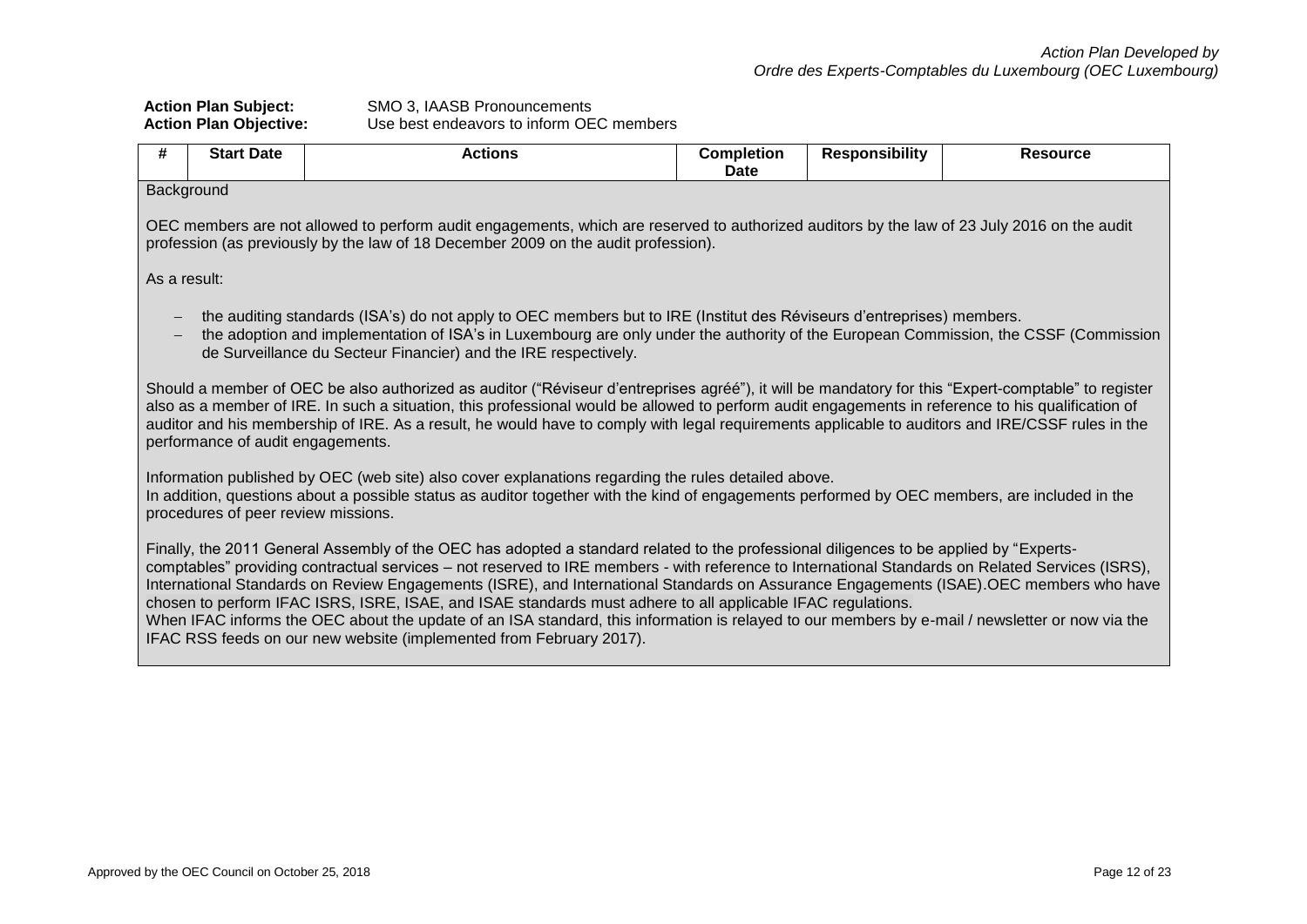| <b>Action Plan Subject:</b>   | SMO 4, the IESBA Code of Ethics    |
|-------------------------------|------------------------------------|
| <b>Action Plan Objective:</b> | Promoting the IESBA Code of Ethics |

| # | <b>Start Date</b>                                                                                                                                                                     | <b>Actions</b>                                                                                                                                                                                                                                                                                    | <b>Completion</b><br>Date | <b>Responsibility</b> | <b>Resource</b> |  |  |  |  |
|---|---------------------------------------------------------------------------------------------------------------------------------------------------------------------------------------|---------------------------------------------------------------------------------------------------------------------------------------------------------------------------------------------------------------------------------------------------------------------------------------------------|---------------------------|-----------------------|-----------------|--|--|--|--|
|   | <b>Background</b>                                                                                                                                                                     |                                                                                                                                                                                                                                                                                                   |                           |                       |                 |  |  |  |  |
|   | Under the Law, OEC is responsible for establishing ethical requirements applicable to its members.                                                                                    |                                                                                                                                                                                                                                                                                                   |                           |                       |                 |  |  |  |  |
|   | The OEC "Code de déontologie" has been approved by the General Assembly of its members. It is available on the OEC web site in the area<br>restricted to OEC members.                 |                                                                                                                                                                                                                                                                                                   |                           |                       |                 |  |  |  |  |
|   |                                                                                                                                                                                       | Moreover, a specific course on Ethics matters is incorporated in the (initial) professional accountancy education program for candidates for OEC<br>Luxembourg membership and for IRE Luxembourg membership.                                                                                      |                           |                       |                 |  |  |  |  |
|   |                                                                                                                                                                                       | Currently, the OEC "Code de déontologie" is based on the Code of Ethics for Professional Accountants of the International Ethics Standards Board<br>for Accountants, published by the International Federation of Accountants (IFAC) in April 2010 and used with a formal permission of the IFAC. |                           |                       |                 |  |  |  |  |
|   |                                                                                                                                                                                       | The Code of Ethics has been approved in 2011 with some necessary adaptations to the Luxembourg specificities for our profession.<br>These adaptations are mainly relating to:                                                                                                                     |                           |                       |                 |  |  |  |  |
|   |                                                                                                                                                                                       | obligation to include some specific legal requirements (regarding Anti Money Laundering rules, compliance with professional secrecy as<br>defined in the Criminal Code, ),                                                                                                                        |                           |                       |                 |  |  |  |  |
|   |                                                                                                                                                                                       | specific professional rules of independence always applicable to our members (independence regarding incompatible services, for<br>example) even if they do not provide assurance and review engagements.                                                                                         |                           |                       |                 |  |  |  |  |
|   | Revised & Restructured Code for 2018.                                                                                                                                                 | The Ethic Task Force of the OEC will be charged to work on the necessary adaptation to the Luxembourg specificities for our profession of the                                                                                                                                                     |                           |                       |                 |  |  |  |  |
|   | We understand that the NOCLAR standard being part of the Revised & Restructured Code for 2018 and that it will automatically be adopted as<br>soon as the new Code enters into force. |                                                                                                                                                                                                                                                                                                   |                           |                       |                 |  |  |  |  |
|   |                                                                                                                                                                                       | OEC aims to have an update of the "Code de déontologie" based on the latest version, if possible in both languages, English and French.                                                                                                                                                           |                           |                       |                 |  |  |  |  |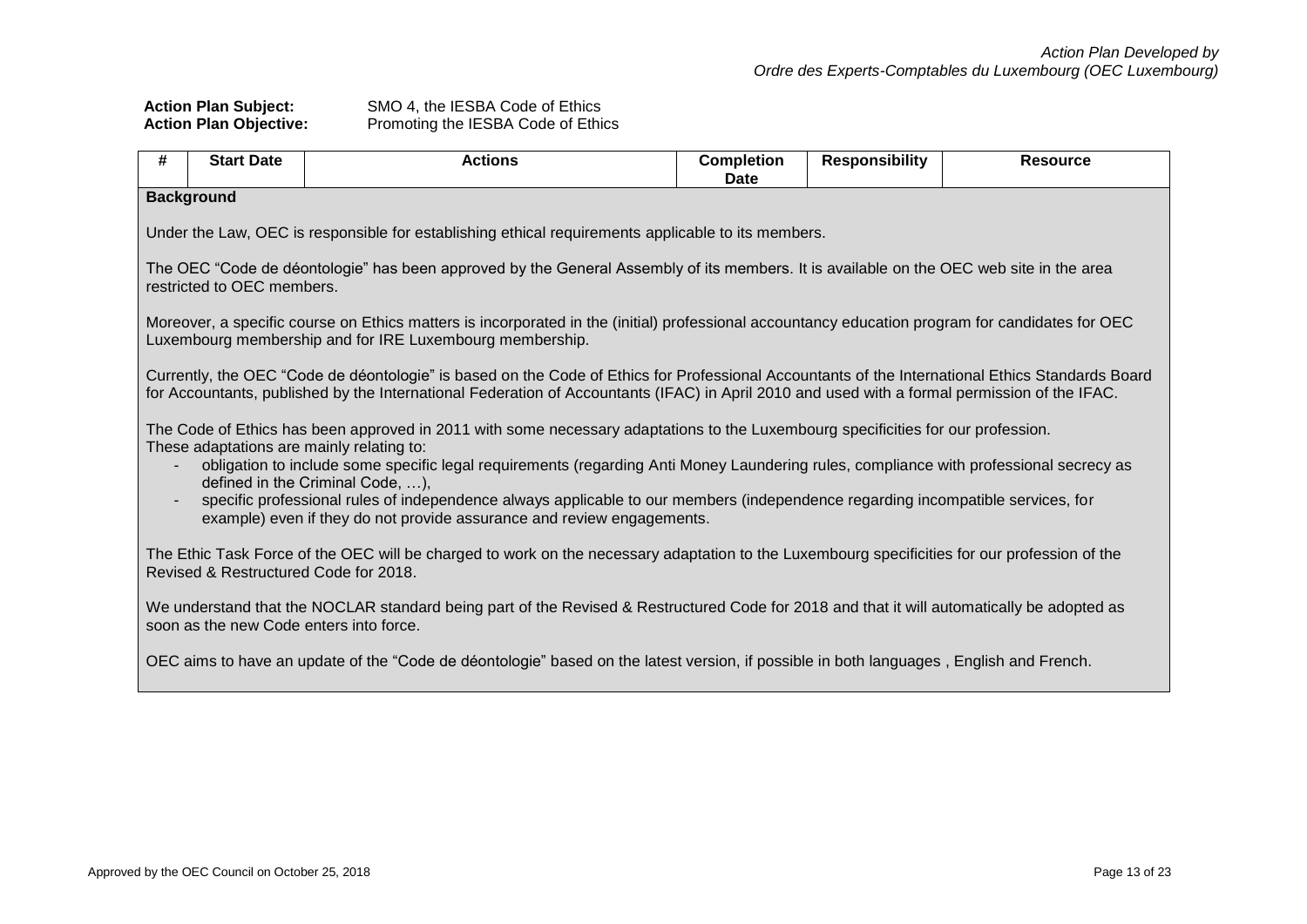|    | <b>Promoting Ethical Requirements</b> |                                                                                                                                                                                                                                                                                                                                                                  |         |                              |                                                                                           |  |  |  |  |
|----|---------------------------------------|------------------------------------------------------------------------------------------------------------------------------------------------------------------------------------------------------------------------------------------------------------------------------------------------------------------------------------------------------------------|---------|------------------------------|-------------------------------------------------------------------------------------------|--|--|--|--|
| 1. | Ongoing                               | Inform the profession on the IESBA implementation<br>guidance through OEC website, OEC newsletter<br>and the OEC continuing education program.                                                                                                                                                                                                                   | Ongoing | <b>OEC Council</b>           | <b>OEC Technical Manager</b>                                                              |  |  |  |  |
| 2. | Ongoing                               | Through its membership to Accountancy Europe,<br>use best endeavor to participate to FEE comments<br>IASB,<br>IAESB.<br>IESBA<br>and<br><b>IPSASB</b><br>on<br>developments.                                                                                                                                                                                     | Ongoing | <b>OEC Council</b>           | Through representatives within<br>different Accountancy<br>the<br>Europe working parties. |  |  |  |  |
|    | <b>Maintaining Ongoing Processes</b>  |                                                                                                                                                                                                                                                                                                                                                                  |         |                              |                                                                                           |  |  |  |  |
| 3. | Ongoing                               | Use the continuing education process to increase<br>training of our members' awareness about the<br>clarified IESBA Code of Ethics in a Luxembourg<br>environment published under the OEC "Code de<br>déontologie 2011".<br>Use the answer to related questions from members<br>to refer specifically to the applicable section of the<br>"Code de déontologie". | Ongoing | <b>OEC Council</b>           | <b>OEC Technical Manager</b>                                                              |  |  |  |  |
|    |                                       | <b>Review OEC's Compliance Information</b>                                                                                                                                                                                                                                                                                                                       |         |                              |                                                                                           |  |  |  |  |
| 4. | Yearly                                | The IFAC self-assessment questionnaires and this<br>Action Plan will be reviewed periodically and<br>updated as necessary.                                                                                                                                                                                                                                       | Yearly  | OEC.<br>Technical<br>Manager | <b>OEC</b><br>Council<br><b>OEC</b><br>and<br>Committees                                  |  |  |  |  |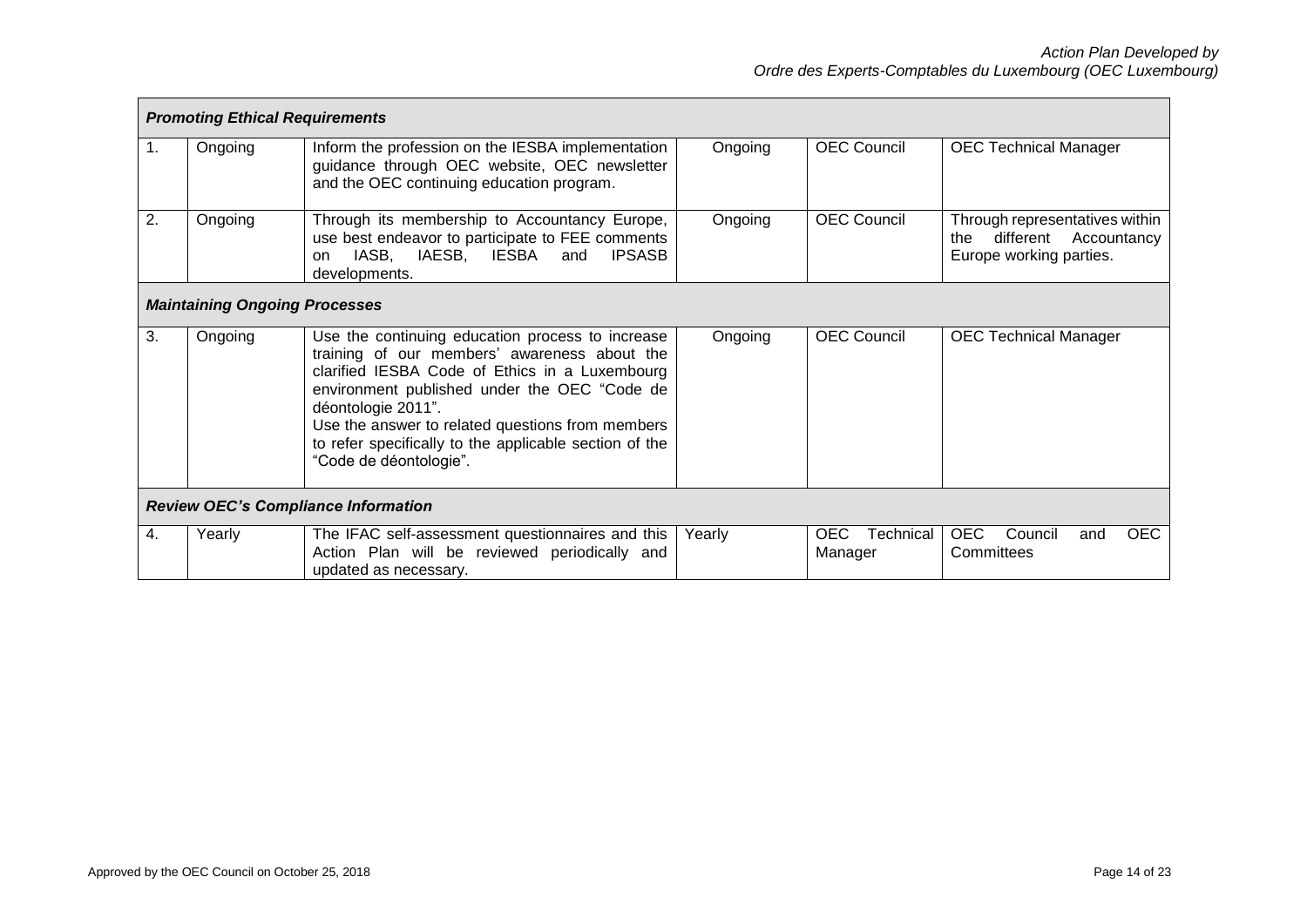### **Action Plan Subject:** SMO 5, International Public Sector Accounting Standards (IPSAS) **Action Plan Objective:** Promoting the information of IPSAS and raising awareness about the work of the International Public Sector Accounting Standards Board

| #  | <b>Start Date</b>                                                                                                                                                                                                                                                                                                                                               | <b>Actions</b>                                                                                                                                                        | <b>Completion</b><br>Date | <b>Responsibility</b>              | <b>Resource</b>                                                                              |  |  |  |  |  |
|----|-----------------------------------------------------------------------------------------------------------------------------------------------------------------------------------------------------------------------------------------------------------------------------------------------------------------------------------------------------------------|-----------------------------------------------------------------------------------------------------------------------------------------------------------------------|---------------------------|------------------------------------|----------------------------------------------------------------------------------------------|--|--|--|--|--|
|    | <b>Background</b>                                                                                                                                                                                                                                                                                                                                               |                                                                                                                                                                       |                           |                                    |                                                                                              |  |  |  |  |  |
|    | At country's level, the Government has not established convergence with IPSASs as an objective and has no plans to do so.                                                                                                                                                                                                                                       |                                                                                                                                                                       |                           |                                    |                                                                                              |  |  |  |  |  |
|    | The activities to promote standards and pronouncements issued by the International Public Sector Accounting Standards Board are more under the<br>scope of the Government itself, the Ministry of Finance and the Luxembourg Court of Auditors.                                                                                                                 |                                                                                                                                                                       |                           |                                    |                                                                                              |  |  |  |  |  |
|    | Nevertheless, information can be provided to OEC members regarding these standards.<br>OEC could participate in promoting IPSASs through practitioners involved in different technical committees at a ministry level and in Accountancy<br>Europe, in case of initiatives by such authorities.<br>However, the OEC has not been consulted about IPSASs so far. |                                                                                                                                                                       |                           |                                    |                                                                                              |  |  |  |  |  |
|    | <b>Promoting IPSAS</b>                                                                                                                                                                                                                                                                                                                                          |                                                                                                                                                                       |                           |                                    |                                                                                              |  |  |  |  |  |
| 1. | Ongoing                                                                                                                                                                                                                                                                                                                                                         | Provide OEC members regarding the International<br>Public Sector Accounting standards and IPSASB<br>developments through OEC website, and OEC<br>communications.      | Ongoing                   | <b>OEC Council</b>                 | <b>OEC Technical Manager</b>                                                                 |  |  |  |  |  |
| 2. | Ongoing                                                                                                                                                                                                                                                                                                                                                         | Through its membership to Accountancy Europe,<br>use best endeavor to participate to Accountancy<br>Europe comments on IASB, IAESB, IESBA and<br>IPSASB developments. | Ongoing                   | <b>OEC Council</b>                 | Through representatives within<br>different<br>Accountancy<br>the<br>Europe working parties. |  |  |  |  |  |
|    |                                                                                                                                                                                                                                                                                                                                                                 | <b>Review OEC's Compliance Information</b>                                                                                                                            |                           |                                    |                                                                                              |  |  |  |  |  |
| 3. | Yearly                                                                                                                                                                                                                                                                                                                                                          | The IFAC self-assessment questionnaires and this<br>Action Plan will be reviewed periodically and<br>updated as necessary.                                            | Yearly                    | <b>OEC</b><br>Technical<br>Manager | <b>OEC</b><br><b>OEC</b><br>Council<br>and<br>Committees                                     |  |  |  |  |  |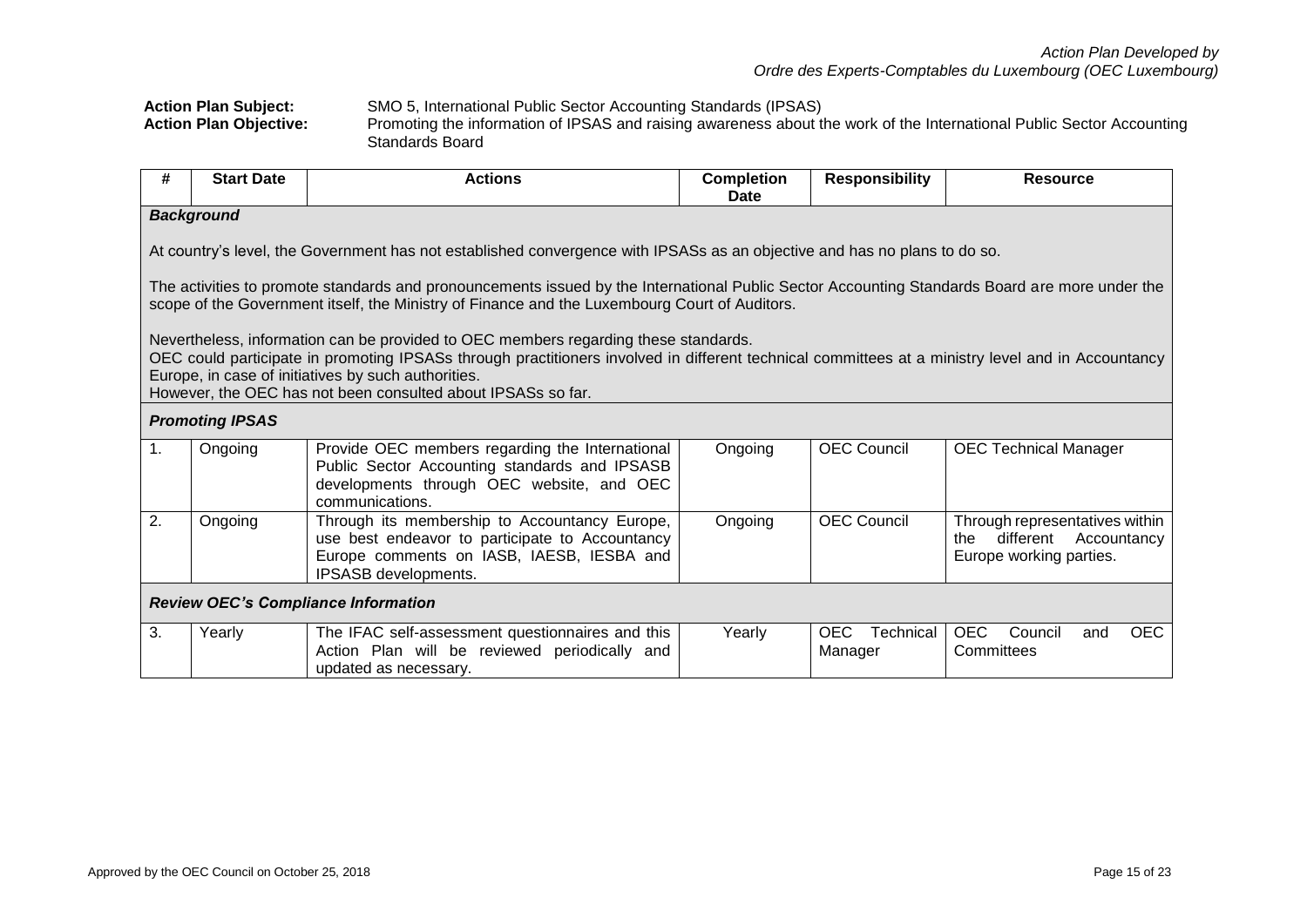| <b>Action Plan Subject:</b>   | SMO 6, Investigation & Discipline                                 |
|-------------------------------|-------------------------------------------------------------------|
| <b>Action Plan Objective:</b> | Use best endeavors to improve information and guidance to Members |

#### *Background*

Investigation and disciplinary rules for the profession of "Experts-comptables" are both set by law.

OEC has the power to carry out controls and to require any information deem necessary from its members in the fields attributed by the Law. The controls shall be carried out in accordance with procedures decided upon by the general assembly. The OEC President investigates cases referred to him by the State Prosecutor or by complaint or taken up of his own motion. If he considers that he is in the presence of one of the situations referred to in Article 26 of the Law (see an extract below), he may refer the case to the Disciplinary Council. He shall refer directly to the Disciplinary Council all cases referred to him from the State Prosecutor. The OEC President may delegate his powers of investigation and referral to another member of the OEC Council who is not a member of the Disciplinary Council. The Disciplinary Council complies with the forms laid down for the courts. Before referring a case to the Disciplinary Council, the OEC President draws up a record of the facts underlying the investigation. To this end, he may address himself to the General State Prosecutor with a view to having officers of the judicial police carry out an investigation.

Within the framework of OEC's competences, the Disciplinary Council exercises the power to impose sanctions in respect of any of its members on account of:

- infringement of the legal and requistory requirements;
- professional misconduct and negligence;
- acts contrary to professional scrupulousness and dignity and in breach of honor and integrity…

the whole without prejudice to the administrative or judicial action which may result from the same facts.

The disciplinary sanctions in the order of their seriousness shall be as follows: (a) a warning; (b) a reprimand; (c) a fine of from EUR 125 to 250,000; (d) removal of the right to vote in the general assembly with a prohibition on being a member of the OEC Council for a maximum of six years; (e) suspension from exercising the profession for a term not exceeding five years; (f) a definitive prohibition on the right to practice the profession.

Decisions of the Disciplinary Council may be contested by way of appeal both by the member found guilty and by the General State Prosecutor. The appeal shall be brought before the civil chamber of the Court of Appeal, which rules by definitive judgment.

The investigation and disciplinary rules for our profession are already compliant with the following requirements of the revised SMO 6 :

- The process is set by law and takes into account the proportionality between sanctions and types of misconduct
- Regarding public interest considerations, sanctions as the suspension from exercising the profession or definitive prohibition on the right to practice, are public (Art 38 of the Law)
- Even if SMO 1 is not applicable to OEC, as per the peer review rules of our profession, disciplinary investigations can be decided due to unsatisfactory results of such reviews.- see further explanations under section SMO 1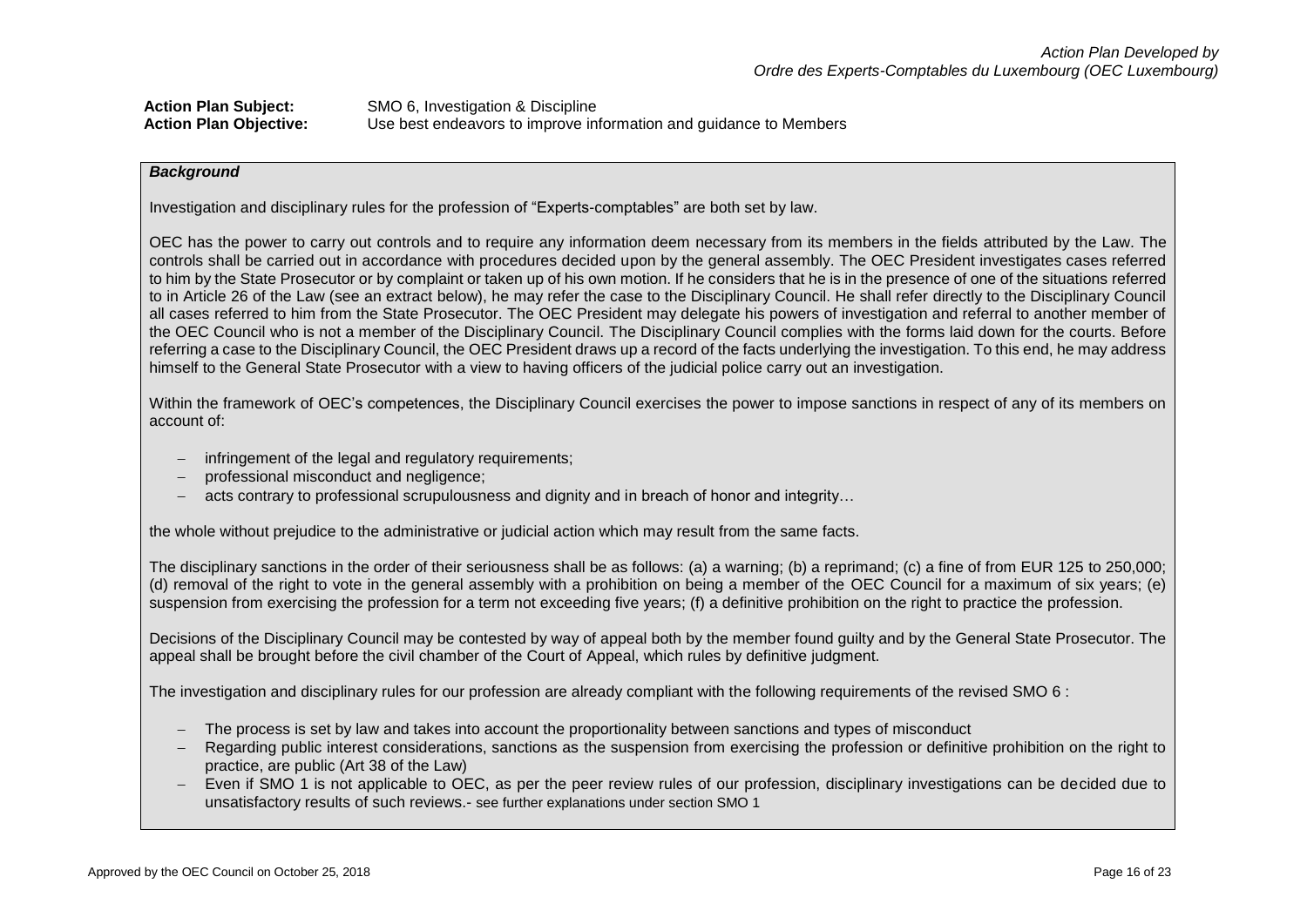| #  | <b>Start Date</b>                    | <b>Actions</b>                                                                                                                                                                                                                                                                                                                                                                        | <b>Completion</b><br><b>Date</b> | <b>Responsibility</b>        | <b>Resource</b>                                          |
|----|--------------------------------------|---------------------------------------------------------------------------------------------------------------------------------------------------------------------------------------------------------------------------------------------------------------------------------------------------------------------------------------------------------------------------------------|----------------------------------|------------------------------|----------------------------------------------------------|
|    | <b>Maintaining Ongoing Processes</b> |                                                                                                                                                                                                                                                                                                                                                                                       |                                  |                              |                                                          |
| 1. | Ongoing                              | Improve information and guidance to members:<br>news relating to current regulations<br>applicable to the profession (new laws, draft<br>laws, circulars)<br>provisions of the ethical code and other<br>applicable standards,<br>rules<br>and<br>requirements<br>consequences of non-compliance,<br>through the OEC newsletter, OEC website and OEC<br>continuing education program. | Ongoing                          | <b>OEC Council</b>           | <b>OEC Technical Manager</b>                             |
|    |                                      | <b>Review of OEC Compliance Information</b>                                                                                                                                                                                                                                                                                                                                           |                                  |                              |                                                          |
| 2. | Yearly                               | The IFAC self-assessment questionnaires and this<br>Action Plan will be reviewed periodically and<br>updated as necessary.                                                                                                                                                                                                                                                            | Yearly                           | Technical<br>OEC.<br>Manager | <b>OEC</b><br><b>OEC</b><br>Council<br>and<br>committees |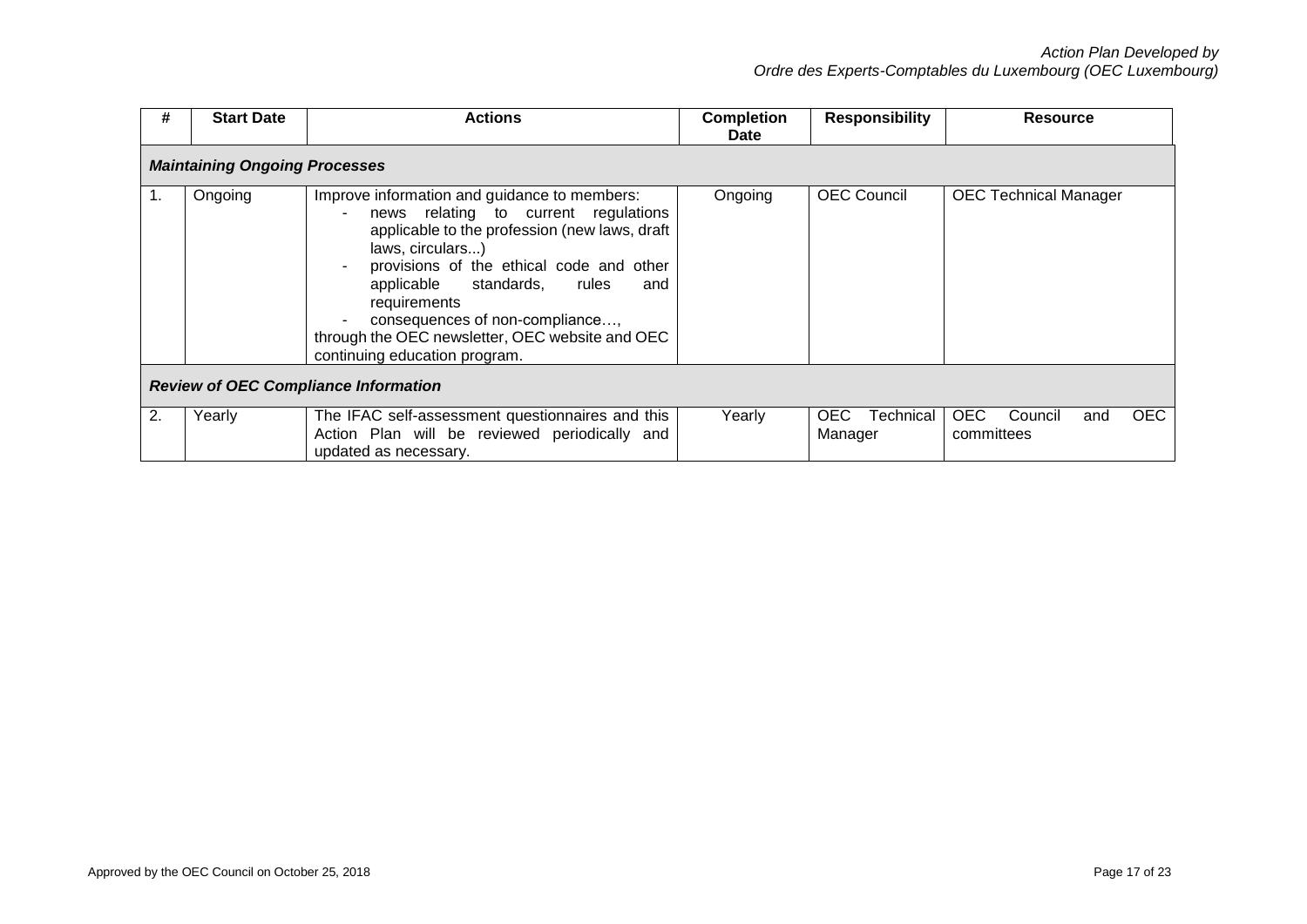# **Main Requirements of SMO 6**

|    | <b>Requirements</b>                                                                                                                                        | Y                         | <b>N</b> | <b>Partially</b>          | <b>Comments</b>                                                                                                                                                                                 |
|----|------------------------------------------------------------------------------------------------------------------------------------------------------------|---------------------------|----------|---------------------------|-------------------------------------------------------------------------------------------------------------------------------------------------------------------------------------------------|
|    | <b>Scope of the System</b><br>1. A system of investigation, discipline and appeals<br>exists for the accountancy profession. The system<br>is operational. | X                         |          |                           |                                                                                                                                                                                                 |
|    | 2. Information about the types of misconduct which<br>may bring about investigative actions is publicly<br>available.                                      |                           | X        |                           |                                                                                                                                                                                                 |
|    | <b>Initiation of Proceedings</b><br>3. Both a "complaints-based" and an "information-<br>based" approach are adopted.                                      |                           |          | $\mathbf{x}$              | The Secretary General of the OEC is responsible for managing<br>and following up complaints (conciliation mission conferred by<br>the Law).                                                     |
| 4. | Link with the results of QA reviews has been<br>established.                                                                                               |                           |          | $\boldsymbol{\mathsf{X}}$ | Complaints-based approach is part of the risk-based approach<br>used to the QA review selection.                                                                                                |
|    | <b>Investigative Process</b><br>5. A committee or similar body exists for performing<br>investigations.                                                    |                           | X        |                           | Investigations are conducted by the President of the OEC,<br>according to the Law.                                                                                                              |
|    | 6. Members of a committee are independent of the<br>subject of the investigation and other related<br>parties.                                             | $\mathbf{x}$              |          |                           |                                                                                                                                                                                                 |
|    | <b>Disciplinary Process</b>                                                                                                                                |                           |          |                           | The President of the OEC cannot sit on the Disciplinary Council.                                                                                                                                |
|    | 7. A separate disciplinary committee/entity exists to<br>make disciplinary decisions on referrals from the<br>investigation committee.                     | $\mathsf{X}$              |          |                           |                                                                                                                                                                                                 |
| 8. | Members of the committee/entity<br>include<br>professional accountants as well as non-<br>accountants.                                                     | $\boldsymbol{\mathsf{X}}$ |          |                           | The Disciplinary Council is composed of the President of the<br>District Court of Luxembourg and four members of the OEC<br>Council (appointed according to their seniority in the profession). |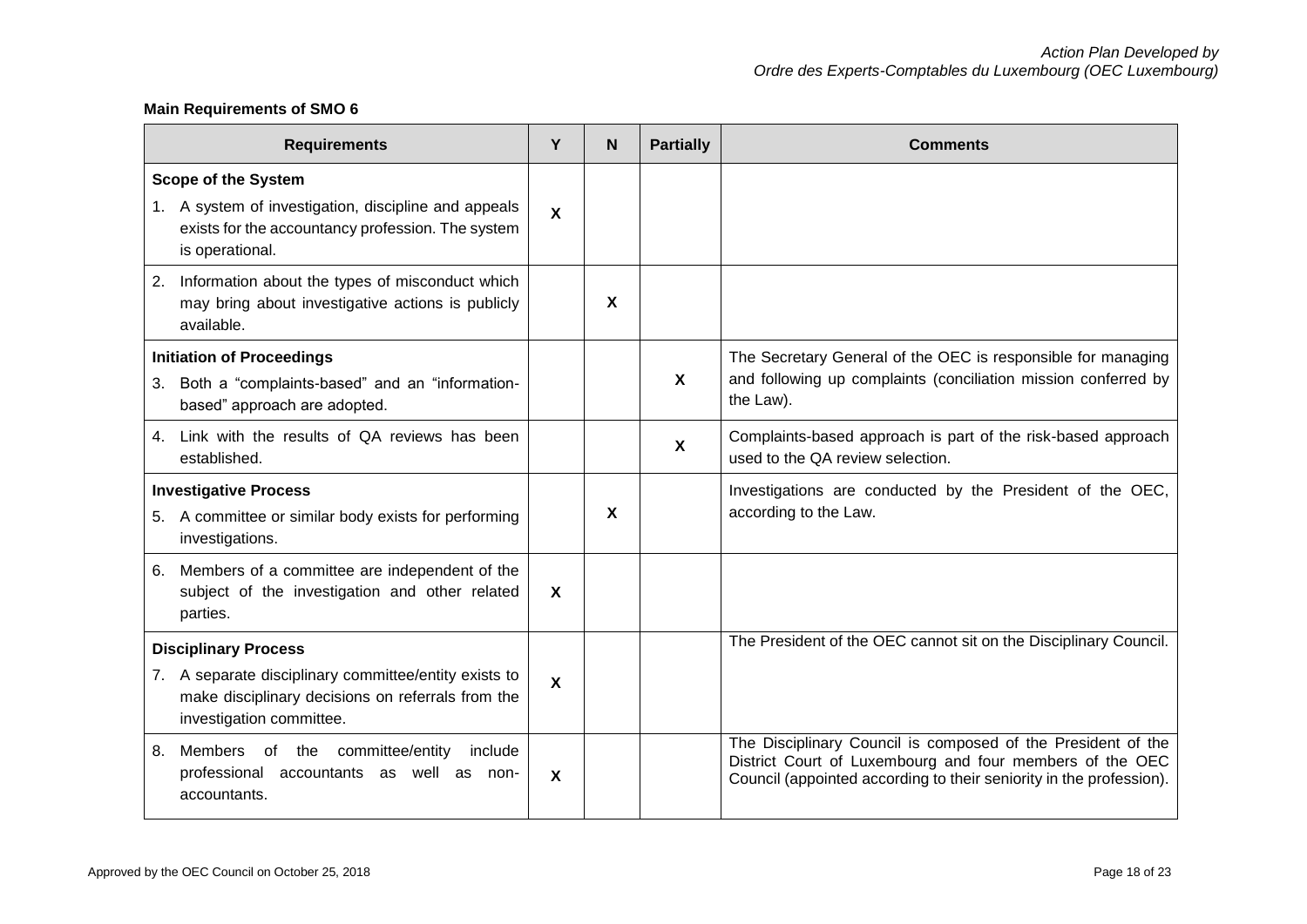| <b>Requirements</b>                                                                                                                                                                                                                                                                   | Y                         | N                         | <b>Partially</b> | <b>Comments</b>                                                                                                                                                                                                                                                                                                                                                                                                                                                                              |
|---------------------------------------------------------------------------------------------------------------------------------------------------------------------------------------------------------------------------------------------------------------------------------------|---------------------------|---------------------------|------------------|----------------------------------------------------------------------------------------------------------------------------------------------------------------------------------------------------------------------------------------------------------------------------------------------------------------------------------------------------------------------------------------------------------------------------------------------------------------------------------------------|
| 9. The tribunal exhibits independence of the subject<br>of the investigation and other related parties.                                                                                                                                                                               | $\boldsymbol{\mathsf{X}}$ |                           |                  |                                                                                                                                                                                                                                                                                                                                                                                                                                                                                              |
| <b>Sanctions</b><br>10. The disciplinary system allows imposing an<br>extensive range of penalties. It is particularly<br>important to include (a) loss of professional<br>designation; (b) restriction and removal of<br>practicing rights; and (c)<br>exclusion from<br>membership. | $\boldsymbol{\mathsf{x}}$ |                           |                  | The disciplinary sanctions in the order of their seriousness shall<br>be as follows:<br>(a) a warning;<br>(b) a reprimand;<br>(c) a fine of from EUR 125 to 250,000;<br>(d) removal of the right to vote in the general assembly with a<br>prohibition on being a member of the OEC Council for a<br>maximum of six years;<br>(e) suspension from exercising the profession for a term not<br>exceeding five years;<br>(f) a definitive prohibition on the right to practice the profession. |
| <b>Rights of Representation and Appeal</b><br>11. A third appeals body exists which is separate from<br>both the disciplinary committee and investigative<br>committee.                                                                                                               | X                         |                           |                  | Decisions of the Disciplinary Board may be challenged by way of<br>appeal by the sanctioned "expert-comptable", the President of<br>the OEC or the State Attorney General. The appeal is brought<br>before the civil chamber of the Court of Appeal, which rules by a<br>final judgment.                                                                                                                                                                                                     |
| <b>Administrative Processes</b><br>12. Timeframe targets for disposal of all cases are set.                                                                                                                                                                                           |                           | $\boldsymbol{\mathsf{x}}$ |                  |                                                                                                                                                                                                                                                                                                                                                                                                                                                                                              |
| 13. Tracking mechanisms to monitor progress in<br>investigation and discipline<br>and<br>related<br>procedures are established.                                                                                                                                                       | $\boldsymbol{\mathsf{x}}$ |                           |                  |                                                                                                                                                                                                                                                                                                                                                                                                                                                                                              |
| 14. Records of investigations<br>disciplinary<br>and<br>processes are established.                                                                                                                                                                                                    | X                         |                           |                  |                                                                                                                                                                                                                                                                                                                                                                                                                                                                                              |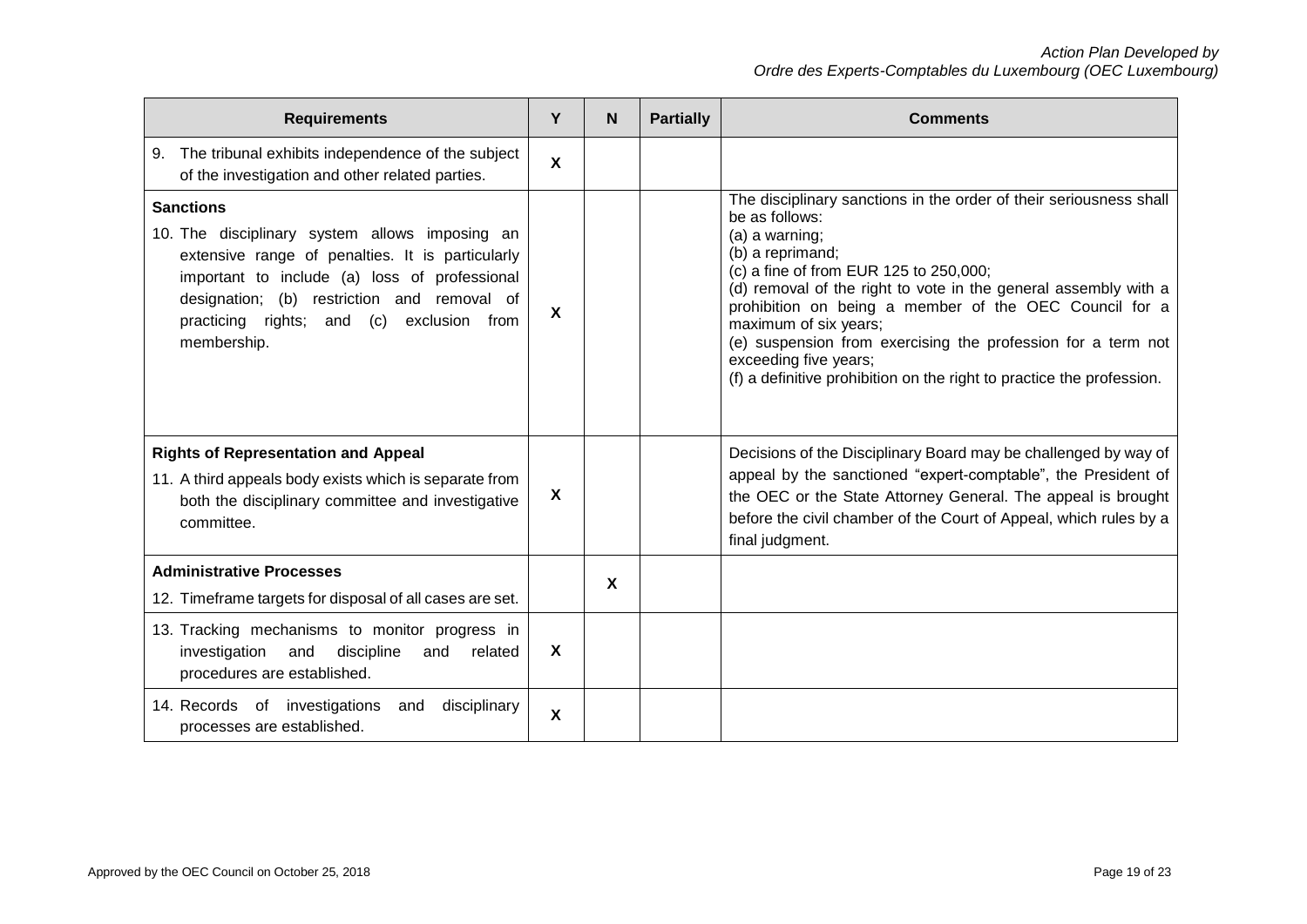| <b>Requirements</b>                                                                                                                                                                                              | Υ | N | <b>Partially</b> | <b>Comments</b>                                                                                                                                                                                                                                  |
|------------------------------------------------------------------------------------------------------------------------------------------------------------------------------------------------------------------|---|---|------------------|--------------------------------------------------------------------------------------------------------------------------------------------------------------------------------------------------------------------------------------------------|
| <b>Public Interest Considerations</b><br>15. Activities are supported to ensure that the public<br>is aware that an investigative and disciplinary<br>system exists in the jurisdiction.                         |   | X |                  |                                                                                                                                                                                                                                                  |
| 16. A process for the independent review of<br>complaints on which there was no follow-up<br>established.                                                                                                        | X |   |                  |                                                                                                                                                                                                                                                  |
| 17. The results of the investigative and disciplinary<br>proceedings are made available to the public.                                                                                                           |   |   | X                | The temporary suspension and the definitive removal of an<br>"expert-comptable" are brought to the attention of the public at<br>the behest of the President of the Disciplinary Council.                                                        |
| <b>Liaison with Outside Bodies</b><br>18. There is an appropriate process for liaison with<br>outside bodies on possible involvement in serious<br>crimes and offences.                                          | X |   |                  | With the Ministry of Economy.                                                                                                                                                                                                                    |
| <b>Regular Review of Implementation and</b><br><b>Effectiveness</b><br>19. Regular review<br>implementation<br>of<br>and<br>effectiveness of the system are performed and<br>corrective actions are implemented. |   |   | X                | Investigation and disciplinary rules for the profession of "Experts-<br>comptables" being both set by law, only limited review of<br>implementation and effectiveness of the system can be<br>performed, and corrective actions are implemented. |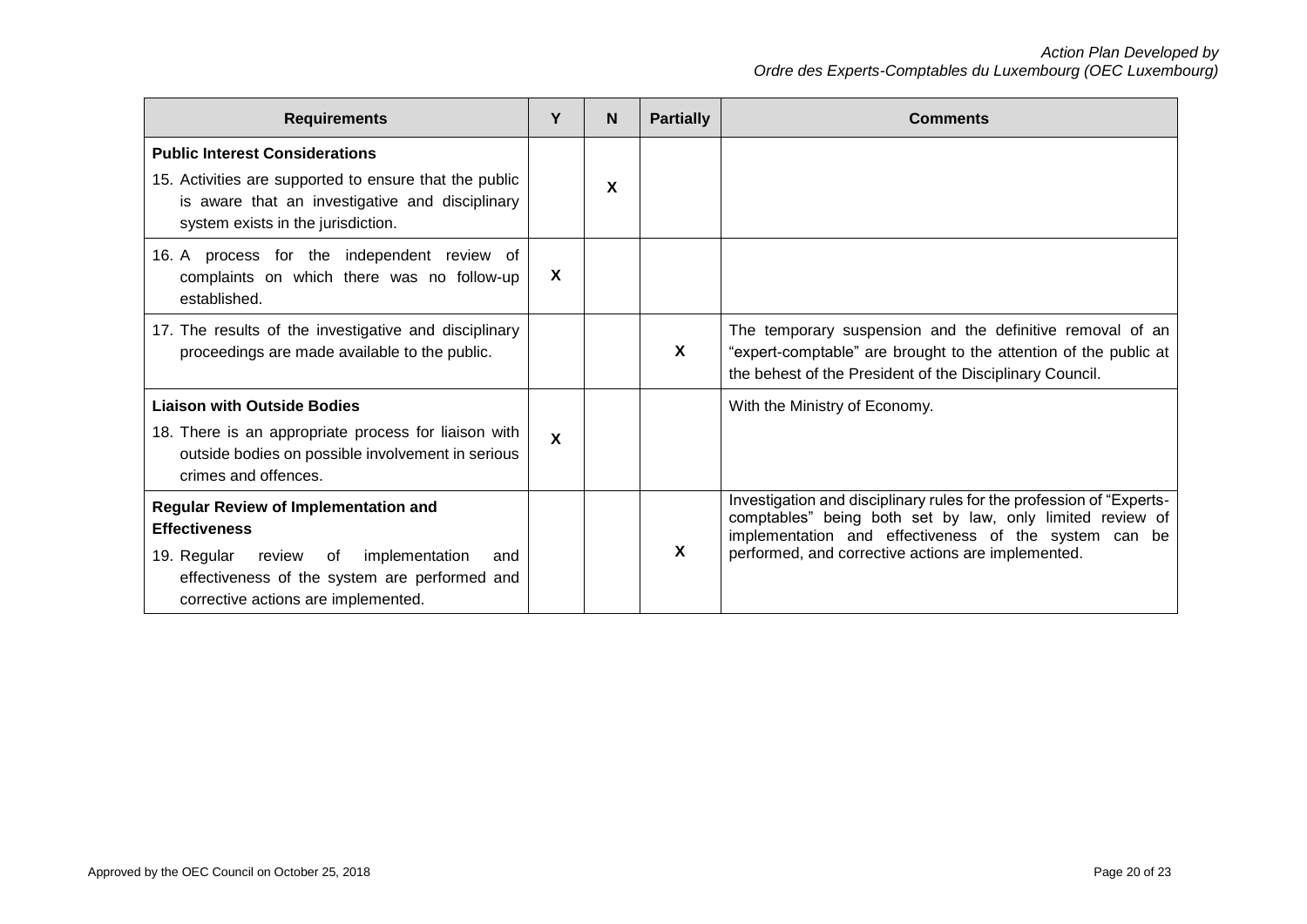# **Action Plan Subject:** SMO 7, International Financial Reporting Standards<br>**Action Plan Obiective:** Assist the National Accounting Standards Commissi **Action Plan Objective:** Assist the National Accounting Standards Commission with the adoption and implementation of IFRSs

| <br>.<br>Star.<br>Date<br>completion.<br>Responsibilitv<br><b>Resource</b><br>Actions<br>.<br>Date |  |
|----------------------------------------------------------------------------------------------------|--|
|----------------------------------------------------------------------------------------------------|--|

#### *Background*

The National Accounting Standards Commission (NASC), previously accountable to the Ministry of Justice, has been established in October 2013 as an EIG ("GIE" legal form). OEC representatives actively participate in the tasks of NASC and of its subgroups, which provide advices to the NASC with regards to the application of the accounting law and regulation and the implementation of the IFRS.

The NASC is responsible for setting the accounting standards and communicating them to the public.

The Luxembourg accounting framework is mainly derived from EU accounting directives and regulations.

*Listed entities*

Companies whose securities trade on a regulated market ("listed entities") are within the scope of the EU Regulation 1606/2002 of 19 July 2002 ("IAS Regulation") and are therefore required to prepare and publish their consolidated financial statements in accordance with IFRS's as adopted by the European Union (IFRS –EU). This requirement applies to all listed entities regardless of their industries (e.g. banks, insurance, other undertakings).

In accordance with Luxembourg law, listed entities are also allowed – but not required – to prepare and publish their statutory annual financial statements under IFRS-EU. If such option is not exercised, statutory annual financial statements of listed entities are prepared in accordance with domestic provisions (see hereunder).

*Non-listed banks*

Non-listed banks must prepare and publish their statutory annual financial statements as well as – if applicable – their consolidated financial statements in accordance with the provisions of the Law of 17 June 1992 relating to (1) the annual and consolidated accounts of credit institutions governed by the laws of Luxembourg and (2) the obligations regarding publication of the accounting documents of branches of credit institutions and financial institutions governed by foreign laws ("LUX bank accounting law") derived from EU directive 86/635/EEC of 8 December 1986.

*Non-listed insurers*

Non-listed insurance and reinsurance undertakings must prepare and publish their statutory annual financial statements as well as – if applicable – their consolidated financial statements in accordance with the provisions of the Law of 8 December 1994 on the annual and consolidated accounts of insurance and reinsurance undertakings governed by Luxembourg law ("LUX insurance accounting law") derived from EU directive 91/674/EEC of 19 December 1991.

## *Other non-listed undertakings*

Other non-listed undertakings must prepare and file / publish their statutory annual financial statements in accordance with the provisions of the Law of 19 December 2002 on the register of commerce and companies and the accounting and annual accounts of undertakings and – if applicable – their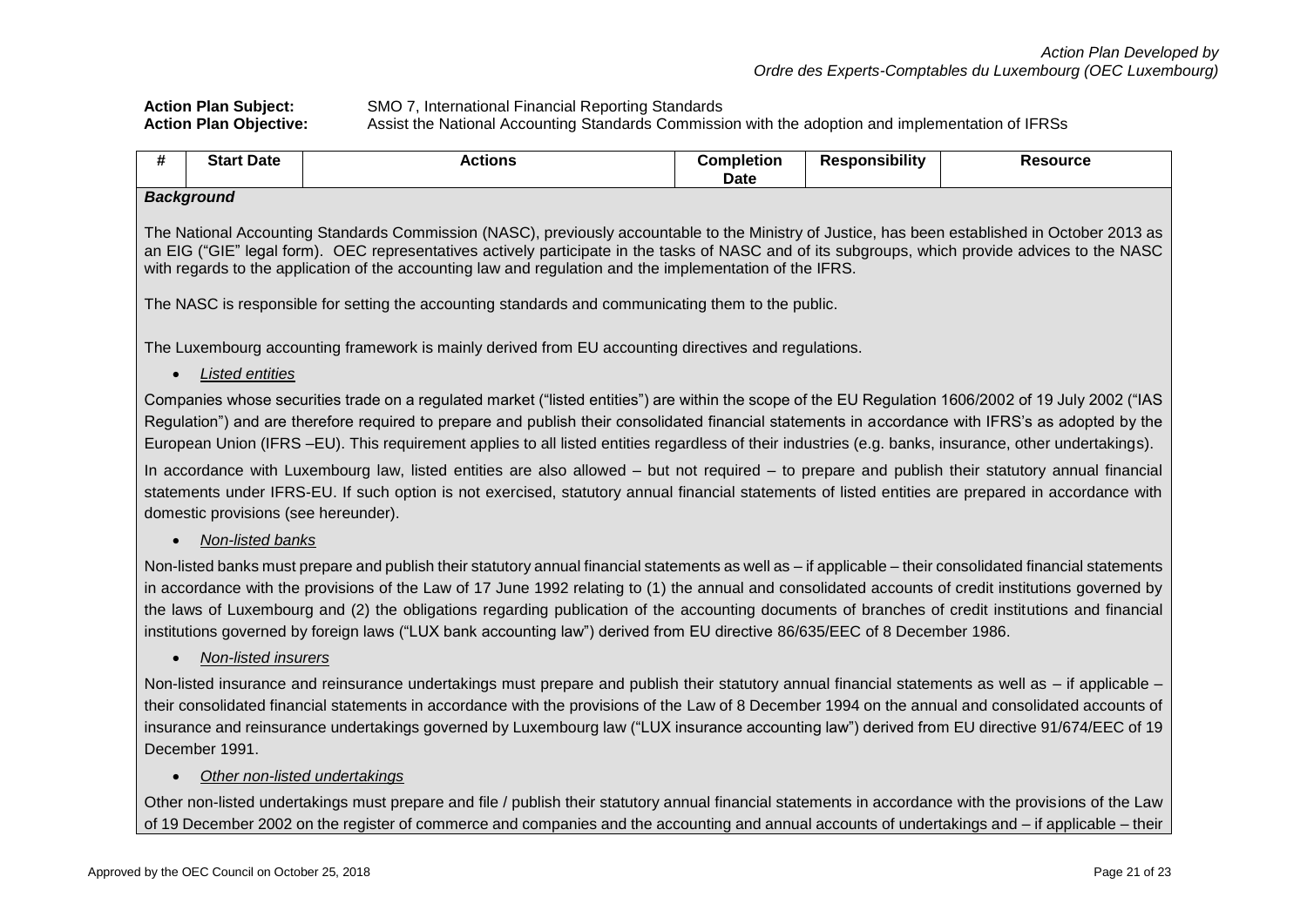|  | <b>Date</b><br><b>Start</b> | :ctɪon | :ompletion<br>Date | <b>Responsibility</b> | Resource |  |  |
|--|-----------------------------|--------|--------------------|-----------------------|----------|--|--|
|  |                             |        |                    |                       |          |  |  |

consolidated financial statements in accordance with the provisions of Title XVII of the Law of 10 August 1915 on commercial companies ("LUX accounting law") derived from EU directive 2013/34/EU of 26 June 2013.

### *Common characteristics: a three-tiered system*

Despite provisions specific to their industries as well as to the size of the undertakings, LUX accounting law, LUX bank accounting law and LUX insurance accounting law all have in common a structure based on a three-tiered system i.e.:

- a default regime based on prudence and historical cost ("LUX GAAP");
- an optional regime consisting of IFRS's as adopted by the EU ("IFRS  $-$  EU");
- an intermediate optional regime consisting of LUX GAAP with fair value and/or other IFRS options ("LUX GAAP modern").

Although LUX GAAP is predominantly based on historic cost measurement, there are exceptions for entities such as investment companies for which fair value measurement is the default regime.

## *Other considerations*

Not-for-profit entities are required to prepare statutory annual financial statements. In the absence of a dedicated accounting framework, these entities generally choose to apply LUX GAAP as applicable to other undertakings.

| <b>Promoting the Implementation of IFRS</b> |          |                                                                                                                                                                                                                                                                                                                                                                                                                                                   |         |                                           |                                                                                                            |  |  |  |  |
|---------------------------------------------|----------|---------------------------------------------------------------------------------------------------------------------------------------------------------------------------------------------------------------------------------------------------------------------------------------------------------------------------------------------------------------------------------------------------------------------------------------------------|---------|-------------------------------------------|------------------------------------------------------------------------------------------------------------|--|--|--|--|
| п.                                          | On-going | <b>IFRS</b><br>Use best endeavor to ensure proper<br>implementation through the profession involvement<br>in the National Accounting Standards Commission<br>and sub-groups.                                                                                                                                                                                                                                                                      | Ongoing | OEC Council &<br>OEC Technical<br>Manager | Through representatives within<br>National<br>the<br>Accounting<br>Standards Commission and<br>sub-groups. |  |  |  |  |
| 2.                                          | On-going | Actively participate in the tasks of NASC and of its<br>subgroups, which provide advices to the NASC with<br>regards to the application of the accounting law and<br>regulation, the implementation of the IFRS and<br>suggest related amendment(s) to the law / regulation<br>when appropriate.<br>Draw the attention of its members to:<br>events organized by the NASC with the<br>participation of representative(s)<br>from<br>EFRAG if any, | Ongoing | <b>OEC Council</b>                        | Through representatives within<br>National<br>Accounting<br>the<br>Standards Commission and<br>sub-groups. |  |  |  |  |
|                                             |          | NASC circulars as soon as they are<br>published                                                                                                                                                                                                                                                                                                                                                                                                   |         |                                           |                                                                                                            |  |  |  |  |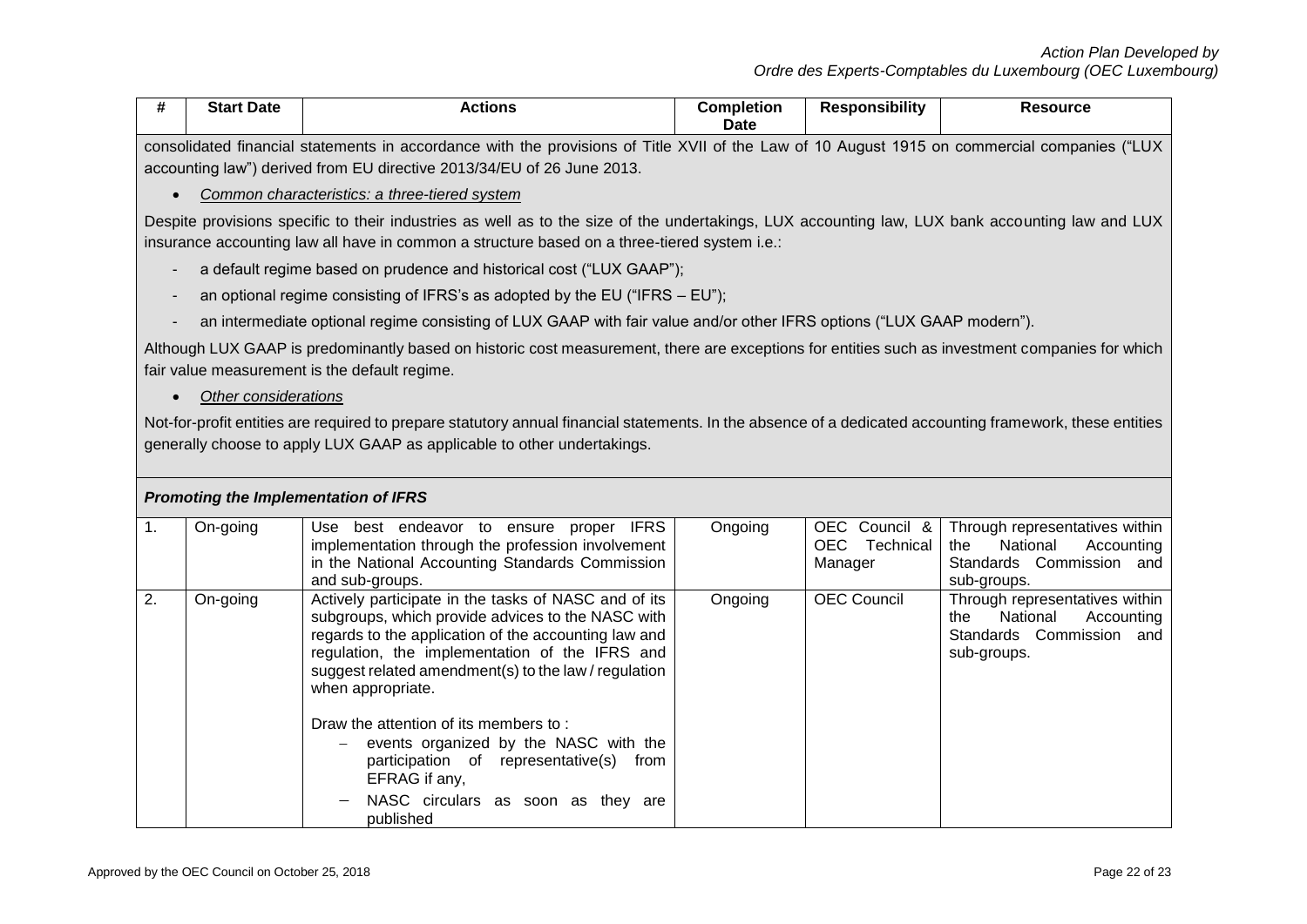| #                                                                                                 | <b>Start Date</b> | <b>Actions</b>                                                                                                                                                                                                                                                                                                                                                                                                                                                                                                                                                                                                                                                                                                                                        | <b>Completion</b><br>Date | <b>Responsibility</b>        | <b>Resource</b>                                          |  |  |  |  |
|---------------------------------------------------------------------------------------------------|-------------------|-------------------------------------------------------------------------------------------------------------------------------------------------------------------------------------------------------------------------------------------------------------------------------------------------------------------------------------------------------------------------------------------------------------------------------------------------------------------------------------------------------------------------------------------------------------------------------------------------------------------------------------------------------------------------------------------------------------------------------------------------------|---------------------------|------------------------------|----------------------------------------------------------|--|--|--|--|
| <b>Supporting Implementation of the Standards</b>                                                 |                   |                                                                                                                                                                                                                                                                                                                                                                                                                                                                                                                                                                                                                                                                                                                                                       |                           |                              |                                                          |  |  |  |  |
| 3.                                                                                                | Ongoing           | Ensure proper periodic coverage of IFRS the<br>continuing education program to maintain or<br>increase awareness about the IFRS and their<br>developments in a Luxembourg environment.<br>IFRS training sessions have been proposed by the<br>OEC to its members (through its CPD program) on<br>May, June and October 2017.<br>The related training supports are available on the<br>website of the OEC (area restricted to members).<br>However, IFRSs are rarely used by unregulated /<br>unlisted companies and therefore little used in<br>practice by most of our members.<br>In addition, a survey has been sent to our members<br>(from one of our OEC Committees) to find out about<br>their training needs as part of setting up a training | Ongoing                   | OEC Technical<br>Manager     | OEC Technical Manager and<br><b>OEC Committees</b>       |  |  |  |  |
| cycle in partnership with a specialized institute.<br><b>Review of OEC Compliance Information</b> |                   |                                                                                                                                                                                                                                                                                                                                                                                                                                                                                                                                                                                                                                                                                                                                                       |                           |                              |                                                          |  |  |  |  |
| 4.                                                                                                | Yearly            | The IFAC self-assessment questionnaires and this<br>Action Plan will be reviewed periodically and<br>updated as necessary.                                                                                                                                                                                                                                                                                                                                                                                                                                                                                                                                                                                                                            | Yearly                    | OEC.<br>Technical<br>Manager | <b>OEC</b><br>Council<br><b>OEC</b><br>and<br>committees |  |  |  |  |